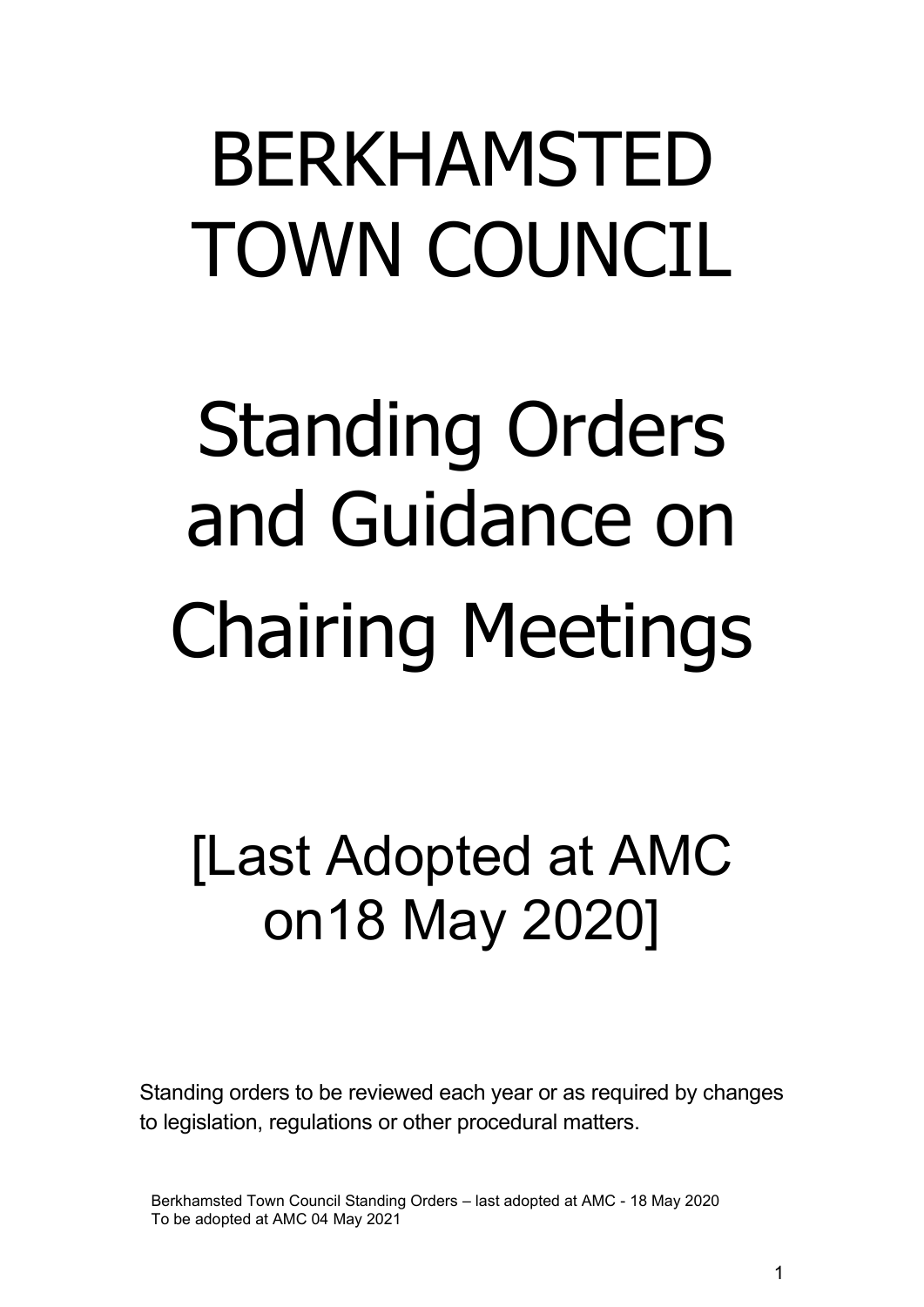This document is in two sections:

**Part I** "Standing Orders for Local Councils" provides a complete model set of Standing Orders recommended by NALC for adoption by all Town and Parish Councils in 2013. The version in this document has been updated to reflect changes in legislation since this date and includes additional guidance relating specifically to procedures agreed by Berkhamsted Town Council.

Some of the Standing Orders are compulsory as they are laid down in Acts of Parliament. These are printed in **bold type and cannot be amended.**

Part II "Chairing Meetings" is intended as a helpful guide for those presiding at meetings of Local Councils and a source to refer to when there is a procedural difficulty during a meeting. Further relevant information can be found in "Local Councils Explained" by Meera Tharmarajah, Head of Legal Services, National Association of Local Councils (NALC). A copy is available in the Town Council office.

#### **Notes**

If the words "Local Councils" are used, it means Parish and Town Councils in England and Community and Town Councils in Wales.

Town Mayor: The Chair of a Town Council is entitled to use the title "Town Mayor". The title confers no additional powers on the Chair, and in particular, has no implications for his/her conduct in meetings. The word Chair therefore includes Town Mayor and the word Vice-Chair includes Deputy Mayor.

The word "Chair" means the person actually presiding at a meeting and "Council" includes "committee," where any function has been delegated.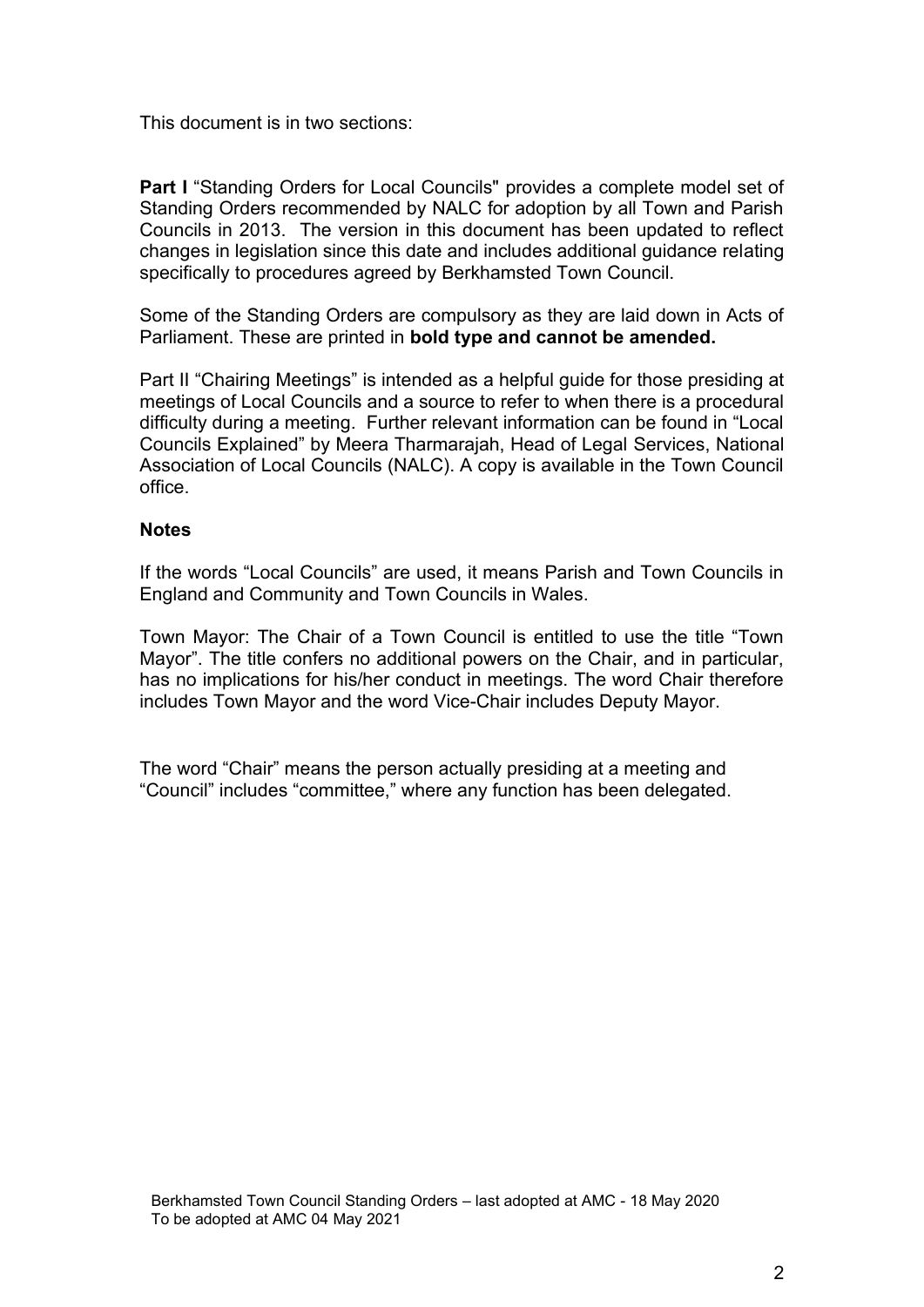# <span id="page-2-0"></span>**Introduction**

These model standing orders update the National Association of Local Council (NALC) model standing orders contained in "Local Councils Explained" by Meera Tharmarajah (© 2013 NALC). This publication contains new model standing orders which reference new legislation introduced after 2013 when the last model standing orders were published.

### **How to use model standing orders**

Standing orders are the written rules of a local council. Standing orders are essential to regulate the proceedings of a meeting. A council may also use standing orders to confirm or refer to various internal organisational and administrative arrangements. The standing orders of a council are not the same as the policies of a council but standing orders may refer to them.

Local councils operate within a wide statutory framework. NALC model standing orders incorporate and reference many statutory requirements to which councils are subject. It is not possible for the model standing orders to contain or reference all the statutory or legal requirements which apply to local councils. For example, it is not practical for model standing orders to document all obligations under data protection legislation. The statutory requirements to which a council is subject apply whether or not they are incorporated in a council's standing orders. Meetings of full council, councillors, the Responsible Financial Officer and Proper Officer are subject to many statutory requirements. A council should have standing orders to confirm those statutory requirements. A council should have standing orders to control the number, place, quorum, notices and other procedures for committee and sub-committee meetings because these are subject to fewer statutory requirements. If it does not, committees and sub-committees may adopt their own standing orders.

The model standing orders do not include model financial regulations. Financial regulations are standing orders to regulate and control the financial affairs and accounting procedures of a local council. The financial regulations, as opposed to the standing orders of a council, include most of the requirements relevant to the council's Responsible Financial Officer. Model financial regulations are available to councils in membership of NALC.

# **Drafting notes**

Model standing orders that are in bold type contain legal and statutory requirements. It is recommended that councils adopt them without changing them or their meaning. Model standing orders not in bold are designed to help councils operate effectively but they do not contain statutory requirements so they may be adopted as drafted or amended to suit a council's needs. It is NALC's view that all model standing orders will generally be suitable for councils.

For convenience, the word "councillor" is used in model standing orders and, unless the context suggests otherwise, includes a non-councillor with or without voting rights.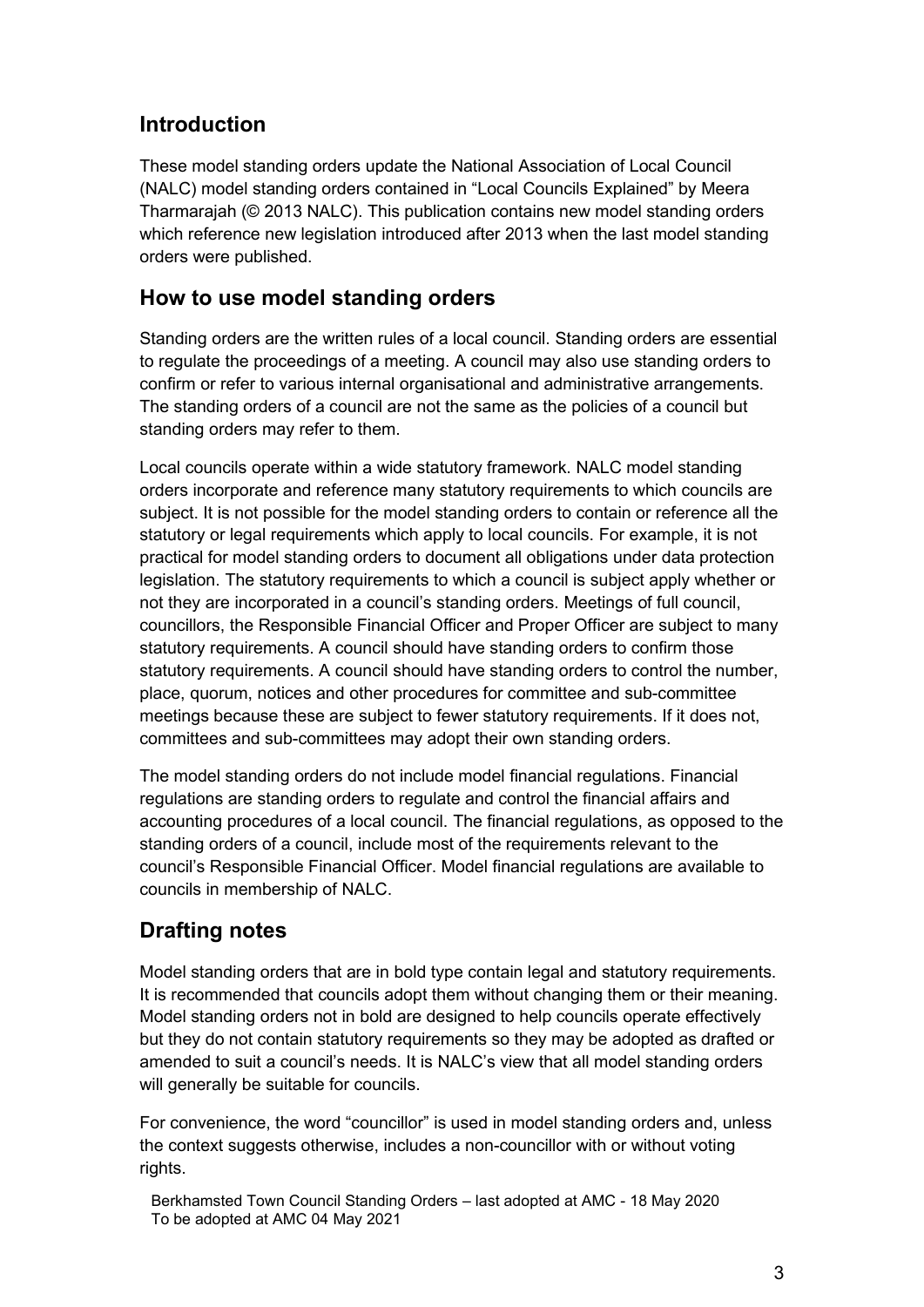A model standing order that includes brackets like this '()' requires information to be inserted by a council. A model standing order that includes brackets like this '[]' and the term 'OR' provides alternative options for a council to choose from when determining standing orders.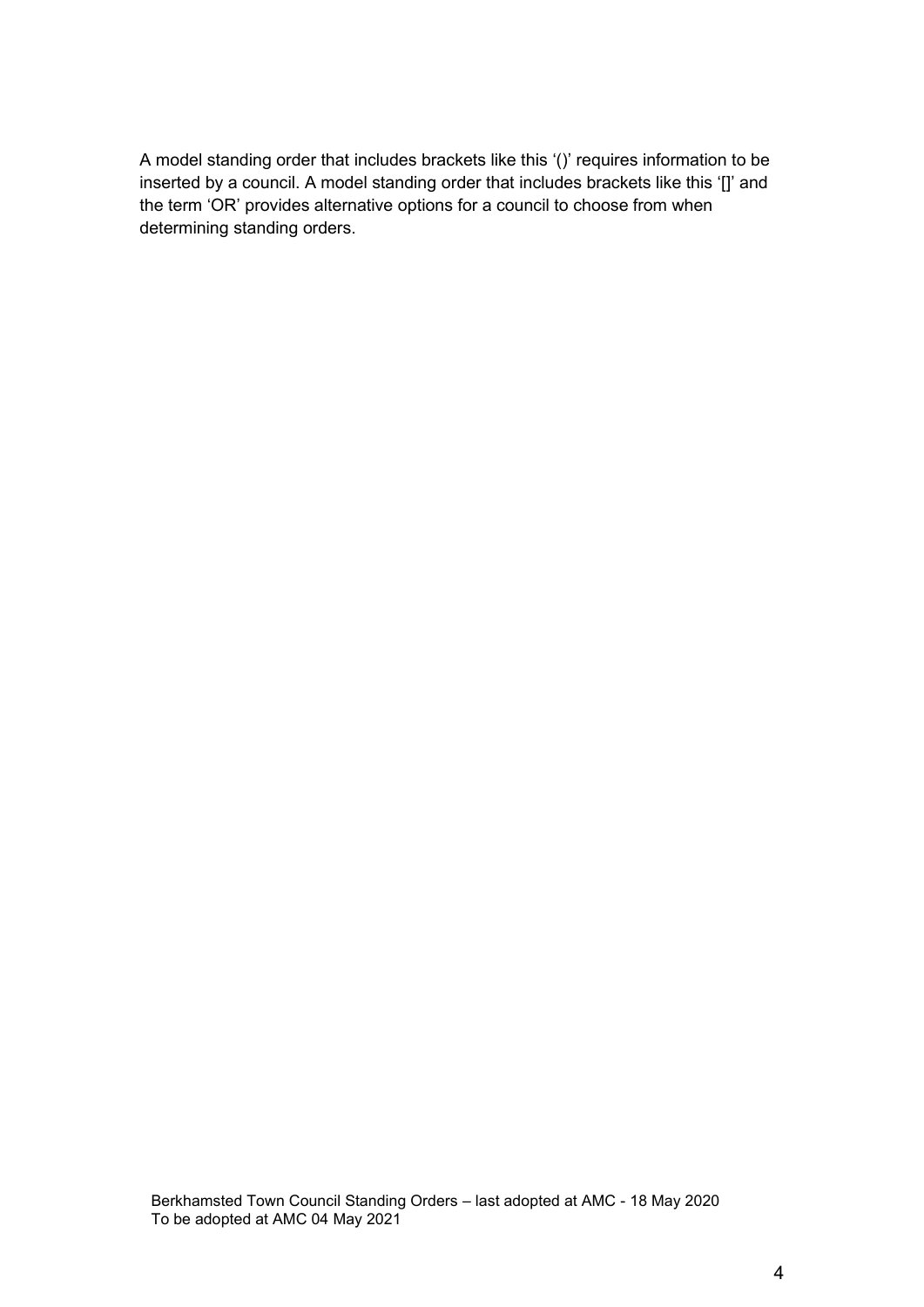# **Part I: MODEL STANDING ORDERS 2018 FOR ENGLAND (REVISED 2020)**

| 1. |                                                                  |  |
|----|------------------------------------------------------------------|--|
| 2. |                                                                  |  |
| 3. |                                                                  |  |
| 4. |                                                                  |  |
| 5. |                                                                  |  |
| 6. | Extraordinary meetings of the council, committees and sub-       |  |
| 7. |                                                                  |  |
| 8. |                                                                  |  |
| 9. | Motions for a meeting that require written notice to be given to |  |
|    | 10. Motions at a meeting that do not require written notice 15   |  |
|    |                                                                  |  |
|    |                                                                  |  |
|    |                                                                  |  |
|    |                                                                  |  |
|    |                                                                  |  |
|    |                                                                  |  |
|    |                                                                  |  |
|    |                                                                  |  |
|    |                                                                  |  |
|    |                                                                  |  |
|    | 21. Responsibilities under data protection legislation23         |  |
|    |                                                                  |  |
|    |                                                                  |  |
|    | 24. Communicating with borough and county or unitary             |  |
|    |                                                                  |  |
|    |                                                                  |  |
|    |                                                                  |  |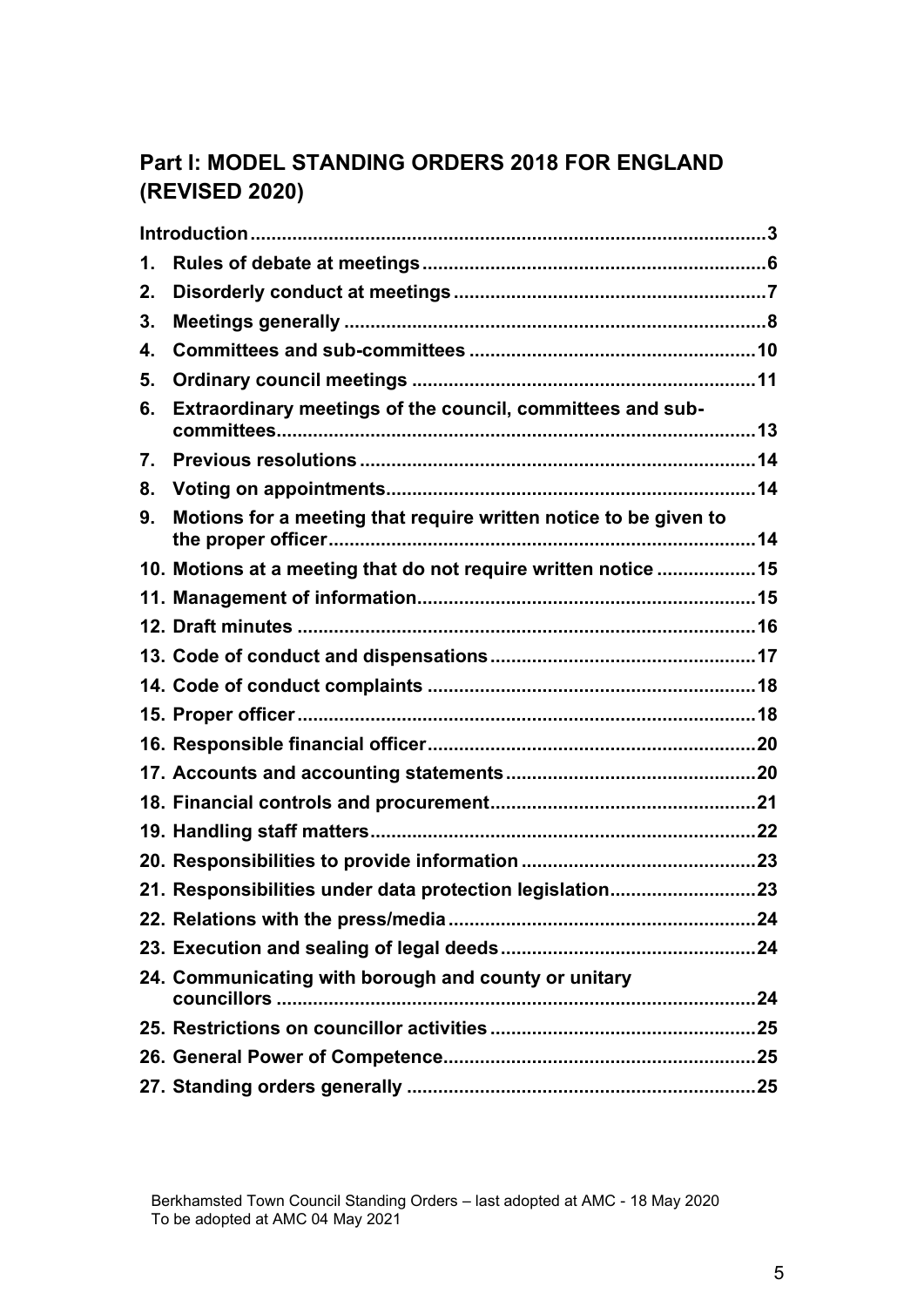#### <span id="page-5-0"></span>**1. Rules of debate at meetings**

- a Motions on the agenda shall be considered in the order that they appear unless the order is changed at the discretion of the chair of the meeting.
- b A motion (including an amendment) shall not be progressed unless it has been moved and seconded.
- c A motion on the agenda that is not moved by its proposer may be treated by the chair of the meeting as withdrawn.
- d If a motion (including an amendment) has been seconded, it may be withdrawn by the proposer only with the consent of the seconder and the meeting.
- e An amendment is a proposal to remove or add words to a motion. It shall not negate the motion.
- f If an amendment to the original motion is carried, the original motion (as amended) becomes the substantive motion upon which further amendment(s) may be moved.
- g An amendment shall not be considered unless early verbal notice of it is given at the meeting and, if requested by the chair of the meeting, is expressed in writing to the chair.
- h A councillor may move an amendment to his/her own motion if agreed by the meeting. If a motion has already been seconded, the amendment shall be with the consent of the seconder and the meeting.
- i If there is more than one amendment to an original or substantive motion, the amendments shall be moved in the order directed by the chair of the meeting.
- j Subject to standing order 1(k), only one amendment shall be moved and debated at a time, the order of which shall be directed by the chair of the meeting.
- k One or more amendments may be discussed together if the chair of the meeting considers this expedient but each amendment shall be voted upon separately.
- l A councillor may not move more than one amendment to an original or substantive motion.
- m The mover of an amendment has no right of reply at the end of debate on it.
- n Where a series of amendments to an original motion are carried, the mover of the original motion shall have a right of reply either at the end of debate on the first amendment or at the very end of debate on the final substantive motion immediately before it is put to the vote.
- o Unless permitted by the chair of the meeting, a councillor may speak once in the debate on a motion except: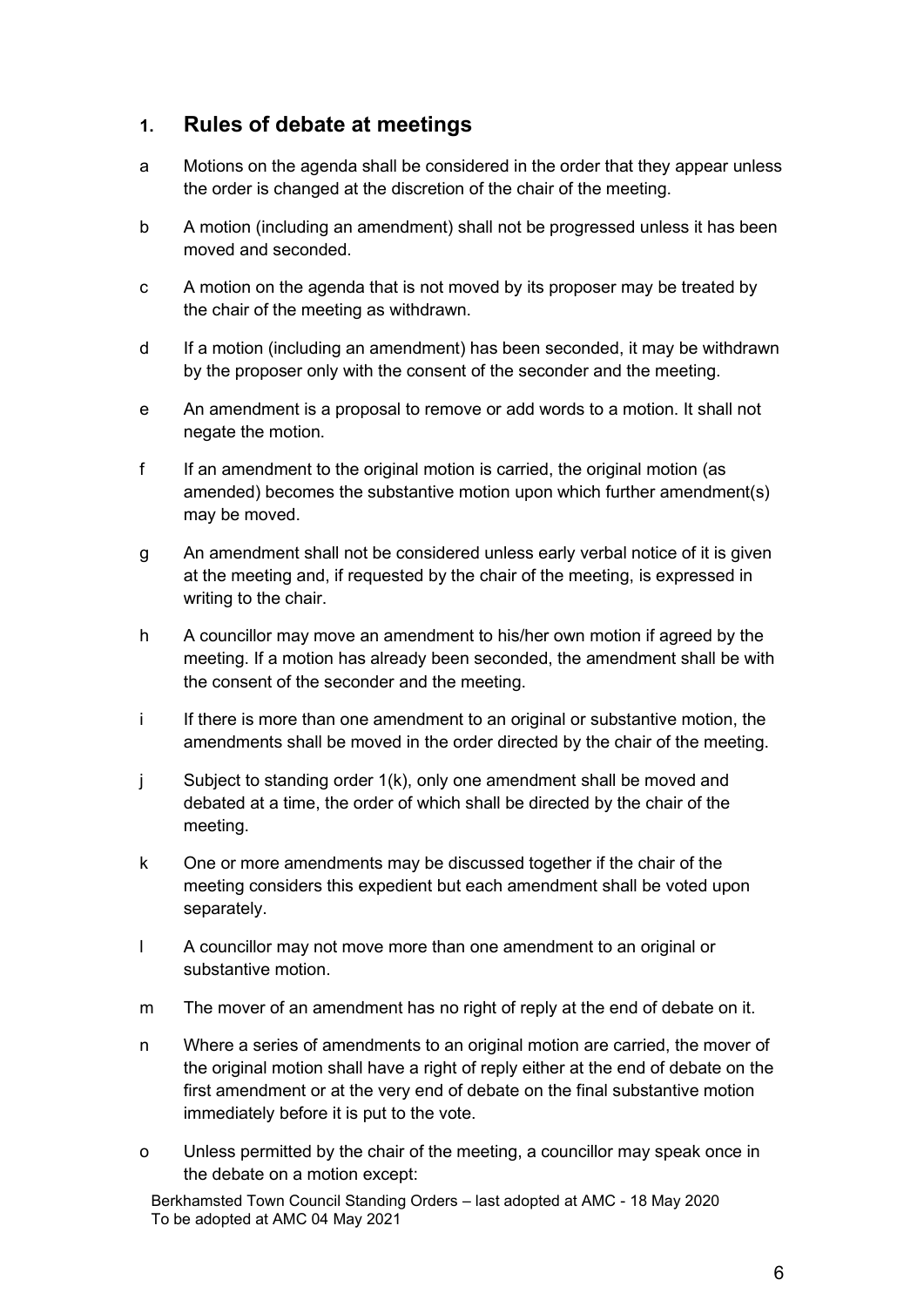- i. to speak on an amendment moved by another councillor;
- ii. to move or speak on another amendment if the motion has been amended since he last spoke;
- iii. to make a point of order;
- iv. to give a personal explanation; or
- v. to exercise a right of reply.
- p During the debate on a motion, a councillor may interrupt only on a point of order or a personal explanation and the councillor who was interrupted shall stop speaking. A councillor raising a point of order shall identify the standing order which he/she considers has been breached or specify the other irregularity in the proceedings of the meeting he/she is concerned by.
- q A point of order shall be decided by the chair of the meeting and his/her decision shall be final.
- r When a motion is under debate, no other motion shall be moved except:
	- i. to amend the motion;
	- ii. to proceed to the next business;
	- iii. to adjourn the debate;
	- iv. to put the motion to a vote;
	- v. to ask a person to be no longer heard or to leave the meeting;
	- vi. to refer a motion to a committee or sub-committee for consideration;
	- vii. to exclude the public and press;
	- viii. to adjourn the meeting; or
	- ix. to suspend particular standing order(s) excepting those which reflect mandatory statutory or legal requirements.
- s Before an original or substantive motion is put to the vote, the chair of the meeting shall be satisfied that the motion has been sufficiently debated and that the mover of the motion under debate has exercised or waived his/her right of reply.
- t Excluding motions moved under standing order 1(r), the contributions or speeches by a councillor shall relate only to the motion under discussion and shall not exceed 5 minutes without the consent of the chair of the meeting.

#### <span id="page-6-0"></span>**2. Disorderly conduct at meetings**

- a No person shall obstruct the transaction of business at a meeting or behave offensively or improperly. If this standing order is ignored, the chair of the meeting shall request such person(s) to moderate or improve their conduct.
- b If person(s) disregard the request of the chair of the meeting to moderate or improve their conduct, any councillor or the chair of the meeting may move that the person be no longer heard or be excluded from the meeting. The motion, if seconded, shall be put to the vote without discussion.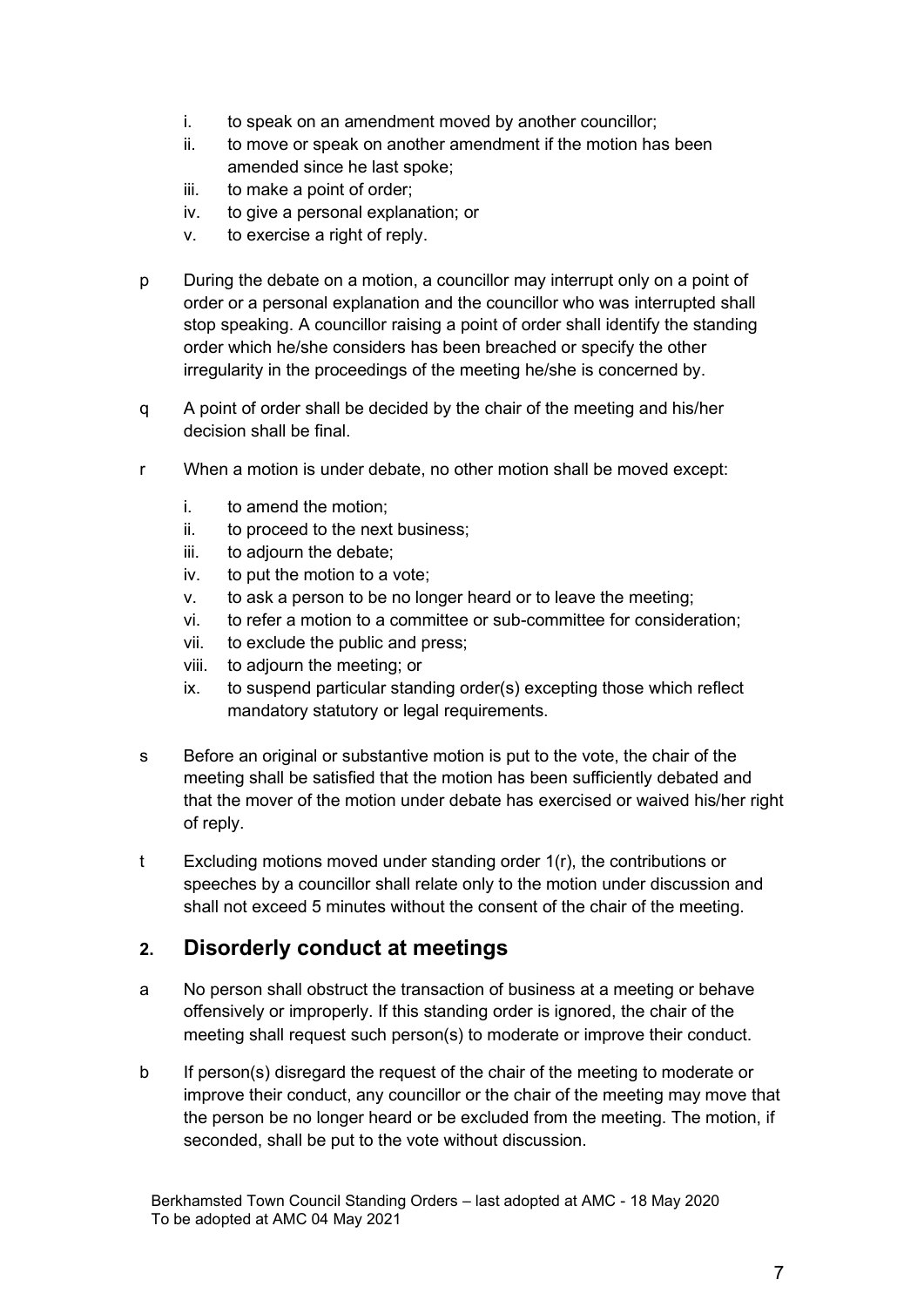c If a resolution made under standing order 2(b) is ignored, the chair of the meeting may take further reasonable steps to restore order or to progress the meeting. This may include temporarily suspending or closing the meeting.

# <span id="page-7-0"></span>**3. Meetings generally**

| <b>Full Council meetings</b> | $\bullet$ |
|------------------------------|-----------|
| Committee meetings           |           |
| Sub-committee meetings       |           |

|           | a | Meetings shall not take place in premises which at the time of the<br>meeting are used for the supply of alcohol, unless no other<br>premises are available free of charge or at a reasonable cost.                                                                                                                                                    |
|-----------|---|--------------------------------------------------------------------------------------------------------------------------------------------------------------------------------------------------------------------------------------------------------------------------------------------------------------------------------------------------------|
|           | b | The minimum three clear days for notice of a meeting does not<br>include the day on which notice was issued, the day of the meeting,<br>a Sunday, a day of the Christmas break, a day of the Easter break<br>or of a bank holiday or a day appointed for public thanksgiving or<br>mourning.                                                           |
| $\bullet$ | с | The minimum three clear days' public notice for a meeting does not<br>include the day on which the notice was issued or the day of the<br>meeting unless the meeting is convened at shorter notice.                                                                                                                                                    |
|           | d | Meetings shall be open to the public unless their presence is<br>prejudicial to the public interest by reason of the confidential<br>nature of the business to be transacted or for other special<br>reasons. The public's exclusion from part or all of a meeting shall<br>be by a resolution which shall give reasons for the public's<br>exclusion. |
|           | е | Members of the public may make representations, answer questions and<br>give evidence at a meeting which they are entitled to attend in respect of<br>the business on the agenda.                                                                                                                                                                      |
|           | f | The period of time designated for public participation at a meeting in<br>accordance with standing order 3(e) shall not exceed 15 minutes unless<br>directed by the chair of the meeting.                                                                                                                                                              |
|           | g | Subject to standing order 3(f), a member of the public shall not speak for<br>more than 3 minutes.                                                                                                                                                                                                                                                     |
|           | h | In accordance with standing order 3(e), a question shall not require a<br>response at the meeting nor start a debate on the question. The chair of<br>the meeting may direct that a written or oral response be given.                                                                                                                                 |
|           | Ť | A person shall stand when requesting to speak and when speaking<br>(except when a person has a disability or is likely to suffer discomfort.                                                                                                                                                                                                           |
|           | J | A person who speaks at a meeting shall direct his/her comments to the                                                                                                                                                                                                                                                                                  |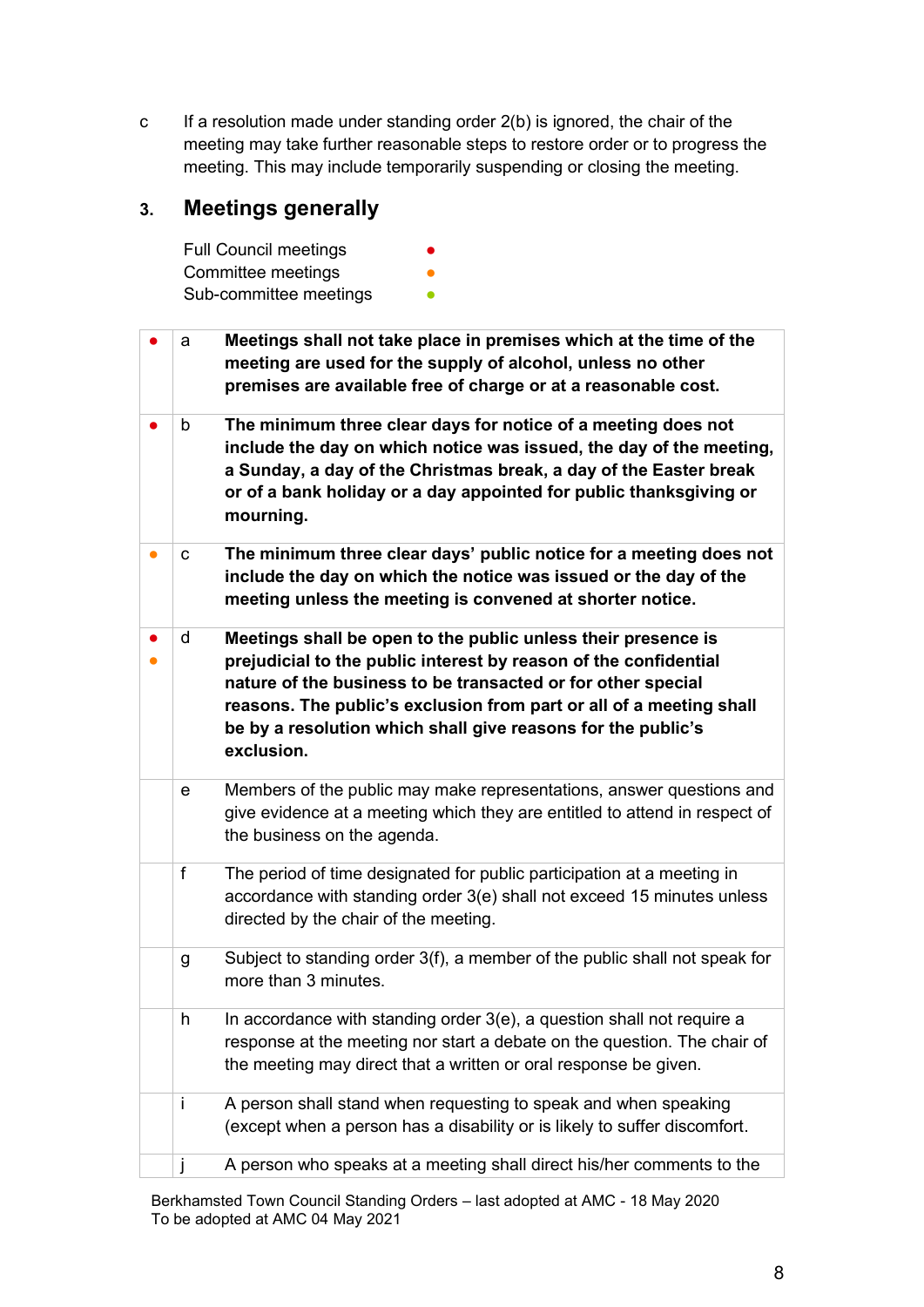|           |              | chair of the meeting.                                                                                                                                                                                                                                                                                                                                                                                                                                                                                                                                   |
|-----------|--------------|---------------------------------------------------------------------------------------------------------------------------------------------------------------------------------------------------------------------------------------------------------------------------------------------------------------------------------------------------------------------------------------------------------------------------------------------------------------------------------------------------------------------------------------------------------|
|           | k            | Only one person is permitted to speak at a time. If more than one person<br>wants to speak, the chair of the meeting shall direct the order of<br>speaking.                                                                                                                                                                                                                                                                                                                                                                                             |
|           | J.           | Subject to standing order 3(m), a person who attends a meeting is<br>permitted to report on the meeting whilst the meeting is open to the<br>public. To "report" means to film, photograph, make an audio<br>recording of meeting proceedings, use any other means for<br>enabling persons not present to see or hear the meeting as it takes<br>place or later or to report or to provide oral or written commentary<br>about the meeting so that the report or commentary is available as<br>the meeting takes place or later to persons not present. |
|           | m            | A person present at a meeting may not provide an oral report or<br>oral commentary about a meeting as it takes place without<br>permission.                                                                                                                                                                                                                                                                                                                                                                                                             |
| $\bullet$ | n            | The press shall be provided with reasonable facilities for the taking<br>of their report of all or part of a meeting at which they are entitled to<br>be present.                                                                                                                                                                                                                                                                                                                                                                                       |
|           | о            | Subject to standing orders which indicate otherwise, anything<br>authorised or required to be done by, to or before the Chair of the<br>Council may in his/her absence be done by, to or before the Vice-<br><b>Chair of the Council.</b>                                                                                                                                                                                                                                                                                                               |
|           | p            | The Chair of the Council, if present, shall preside at a meeting. If<br>the Chair is absent from a meeting, the Vice-Chair of the Council, if<br>present, shall preside. If both the Chair and the Vice-Chair are<br>absent from a meeting, a councillor as chosen by the councillors<br>present at the meeting shall preside at the meeting.                                                                                                                                                                                                           |
|           | q            | Subject to a meeting being quorate, all questions at a meeting shall<br>be decided by a majority of the councillors and non-councillors<br>with voting rights present and voting.                                                                                                                                                                                                                                                                                                                                                                       |
|           | $\mathsf{r}$ | The Chair of a meeting may give an original vote on any matter put<br>to the vote, and in the case of an equality of votes may exercise<br>his/her casting vote whether or not he gave an original vote.                                                                                                                                                                                                                                                                                                                                                |
|           |              | See standing orders 5(h) and (i) for the different rules that apply in the<br>election of the Chair of the Council at the annual meeting of the Council.                                                                                                                                                                                                                                                                                                                                                                                                |
|           | s            | Unless standing orders provide otherwise, voting on a question<br>shall be by a show of hands. At the request of a councillor, the<br>voting on any question shall be recorded so as to show whether<br>each councillor present and voting gave his vote for or against that<br>question. Such a request shall be made before moving on to the next                                                                                                                                                                                                     |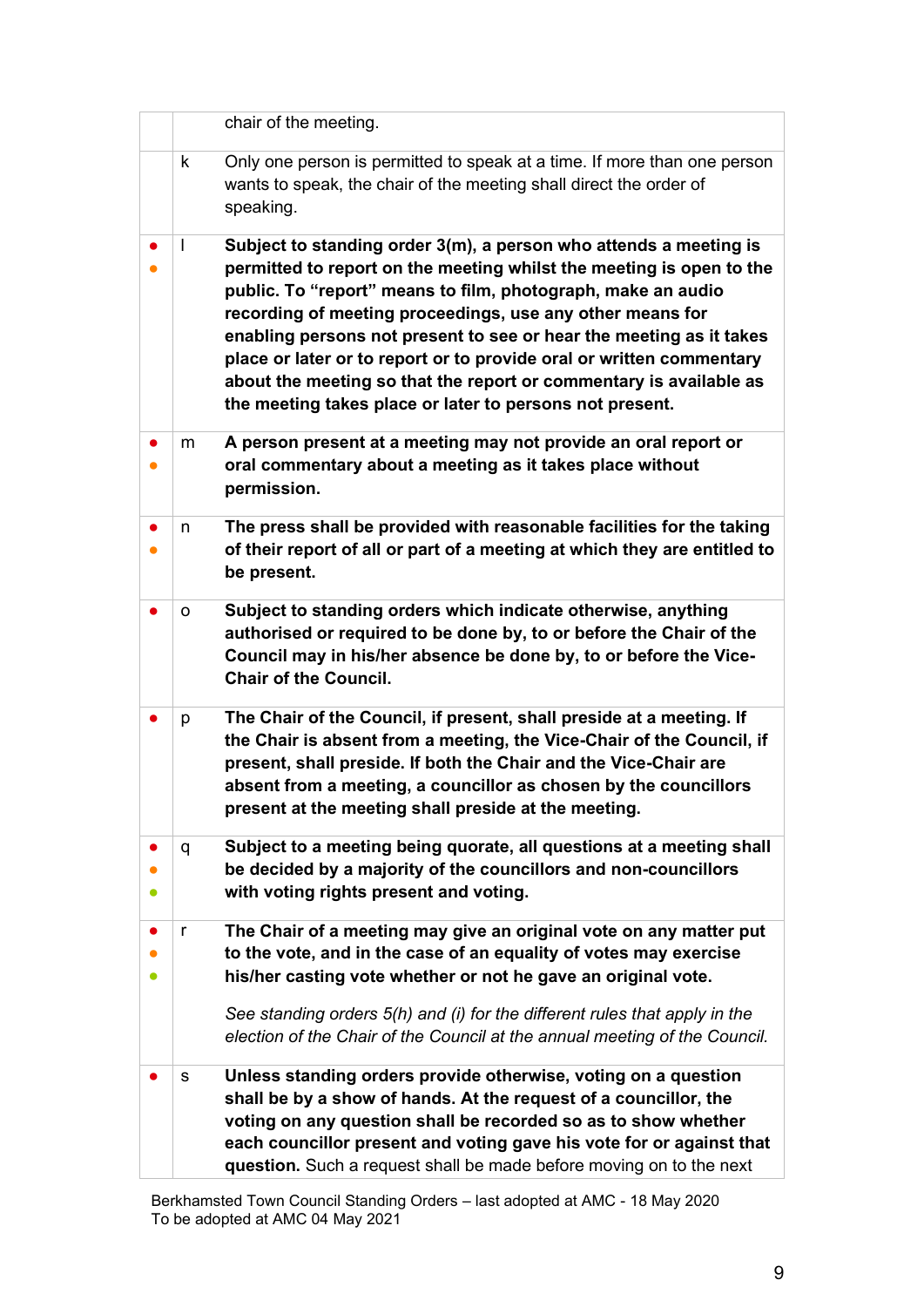|                                                                    |                                                             | item of business on the agenda.                                                                                                                                                                                                                                                                                                                |  |  |  |  |
|--------------------------------------------------------------------|-------------------------------------------------------------|------------------------------------------------------------------------------------------------------------------------------------------------------------------------------------------------------------------------------------------------------------------------------------------------------------------------------------------------|--|--|--|--|
|                                                                    | t                                                           | The minutes of a meeting shall include an accurate record of the                                                                                                                                                                                                                                                                               |  |  |  |  |
|                                                                    |                                                             | following:                                                                                                                                                                                                                                                                                                                                     |  |  |  |  |
| the time and place of the meeting;<br>İ.                           |                                                             |                                                                                                                                                                                                                                                                                                                                                |  |  |  |  |
| ii.<br>the names of councillors who are present and the names of   |                                                             |                                                                                                                                                                                                                                                                                                                                                |  |  |  |  |
|                                                                    |                                                             | councillors who are absent;                                                                                                                                                                                                                                                                                                                    |  |  |  |  |
|                                                                    |                                                             | iii.<br>interests that have been declared by councillors and non-                                                                                                                                                                                                                                                                              |  |  |  |  |
|                                                                    |                                                             | councillors with voting rights;                                                                                                                                                                                                                                                                                                                |  |  |  |  |
| the grant of dispensations (if any) to councillors and non-<br>iv. |                                                             |                                                                                                                                                                                                                                                                                                                                                |  |  |  |  |
|                                                                    |                                                             | councillors with voting rights;                                                                                                                                                                                                                                                                                                                |  |  |  |  |
| V.                                                                 |                                                             | whether a councillor or non-councillor with voting rights left the                                                                                                                                                                                                                                                                             |  |  |  |  |
|                                                                    | meeting when matters that they held interests in were being |                                                                                                                                                                                                                                                                                                                                                |  |  |  |  |
|                                                                    |                                                             | considered;                                                                                                                                                                                                                                                                                                                                    |  |  |  |  |
|                                                                    |                                                             | if there was a public participation session; and<br>vi.                                                                                                                                                                                                                                                                                        |  |  |  |  |
|                                                                    |                                                             | the resolutions made.<br>vii.                                                                                                                                                                                                                                                                                                                  |  |  |  |  |
|                                                                    |                                                             |                                                                                                                                                                                                                                                                                                                                                |  |  |  |  |
|                                                                    | u                                                           | A councillor or a non-councillor with voting rights who has a<br>disclosable pecuniary interest or another interest as set out in the<br>Council's code of conduct in a matter being considered at a<br>meeting is subject to statutory limitations or restrictions under the<br>code on his/her right to participate and vote on that matter. |  |  |  |  |
|                                                                    | ۷                                                           | No business may be transacted at a meeting unless at least one-<br>third of the whole number of members of the Council are present                                                                                                                                                                                                             |  |  |  |  |
|                                                                    |                                                             | and in no case shall the quorum of a meeting be less than three.                                                                                                                                                                                                                                                                               |  |  |  |  |
|                                                                    |                                                             | See standing order 4d(viii) for the quorum of a committee or sub-                                                                                                                                                                                                                                                                              |  |  |  |  |
|                                                                    |                                                             | committee meeting.                                                                                                                                                                                                                                                                                                                             |  |  |  |  |
|                                                                    | W                                                           | If a meeting is or becomes inquorate no business shall be                                                                                                                                                                                                                                                                                      |  |  |  |  |
|                                                                    |                                                             | transacted and the meeting shall be closed. The business on the                                                                                                                                                                                                                                                                                |  |  |  |  |
|                                                                    |                                                             | agenda for the meeting shall be adjourned to another meeting.                                                                                                                                                                                                                                                                                  |  |  |  |  |
|                                                                    |                                                             |                                                                                                                                                                                                                                                                                                                                                |  |  |  |  |

- <span id="page-9-0"></span>**4. Committees and sub-committees**
- a **Unless the Council determines otherwise, a committee may appoint a sub-committee whose terms of reference and members shall be determined by the committee.**
- b **The members of a committee may include non-councillors unless it is a committee which regulates and controls the finances of the Council.**
- c **Unless the Council determines otherwise, all the members of an advisory committee and a sub-committee of the advisory committee may be noncouncillors.**
- d The Council may appoint standing committees or other committees as may be necessary, and: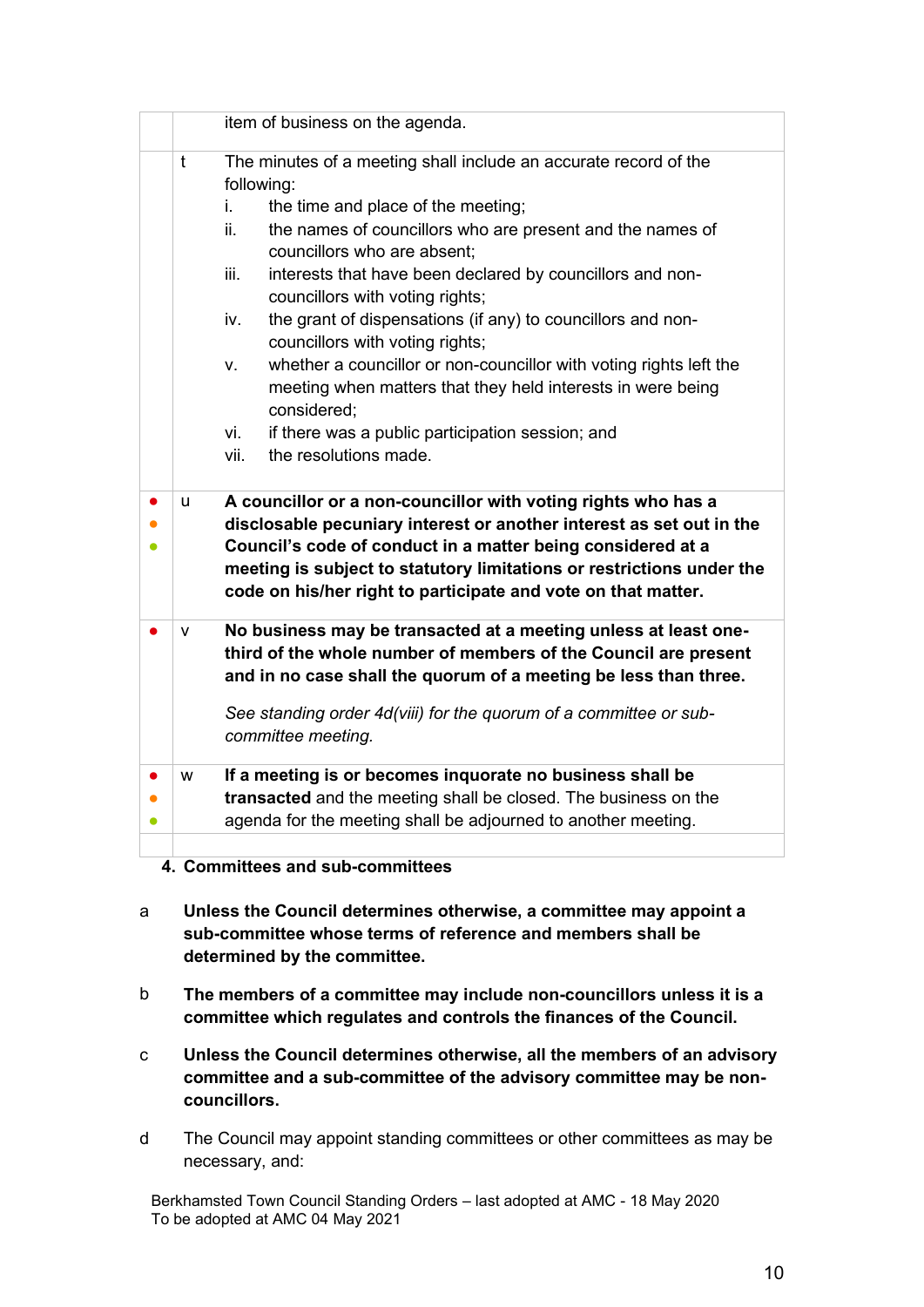- i. shall determine their terms of reference;
- ii. shall determine the number and time of the ordinary meetings of a standing committee up until the date of the next annual meeting of full council;
- iii. shall permit a committee, other than in respect of the ordinary meetings of a committee, to determine the number and time of its meetings;
- iv. shall, subject to standing orders 4(b) and (c), appoint and determine the terms of office of members of such a committee;
- v. may, subject to standing orders 4(b) and (c), appoint and determine the terms of office of the substitute members to a committee whose role is to replace the ordinary members at a meeting of a committee if the ordinary members of the committee confirm to the Proper Officer 1 days before the meeting that they are unable to attend;
- vi. shall, after it has appointed the members of a standing committee, appoint the chair of the standing committee, however, at Berkhamsted Town Council the practice is set out in vii below;
- vii. shall permit a committee to appoint its own chair at the first meeting of the committee;
- viii. shall determine the place, notice requirements and quorum for a meeting of a committee and a sub-committee which, in both cases, shall be no less than three;
- ix. shall determine if the public may participate at a meeting of a committee;
- x. shall determine if the public and press are permitted to attend the meetings of a sub-committee and also the advance public notice requirements, if any, required for the meetings of a sub-committee;
- xi. shall determine if the public may participate at a meeting of a subcommittee that they are permitted to attend; and
- xii. may dissolve a committee or a sub-committee.
- e Berkhamsted Town Council's committees and working groups for the relevant council year can be found in **Appendix 1** to these Orders.
- f The terms of reference for Berkhamsted Town Council committees and working groups is **Appendix 2** to these Orders.
- g Any member of the council may attend meetings of standing committees or sub-committees and working groups but may not vote unless they have been appointed to that standing committee or sub-committee. (Working groups have no decision-making authority and have no decision-making voting rights).
- h The Protocol for the Operation of Working groups was agreed at Full Council on 16 March 2020 and is **Appendix 6** to these Standing Orders.

# <span id="page-10-0"></span>**5. Ordinary council meetings**

a **In an election year, the annual meeting of the Council shall be held on or within 14 days following the day on which the councillors elected take office.**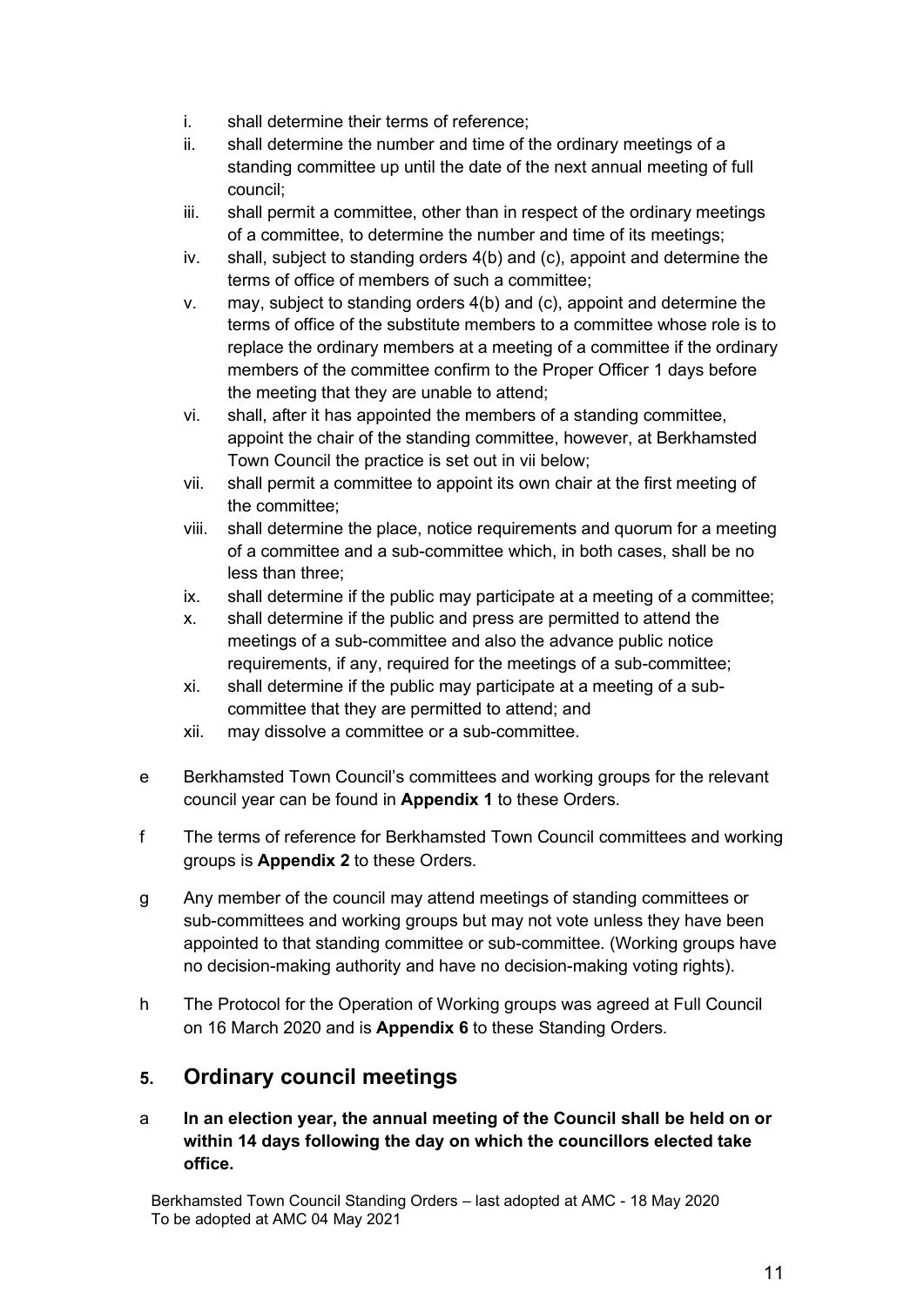- b **In a year which is not an election year, the annual meeting of the Council shall be held on such day in May as the Council decides.**
- c **If no other time is fixed, the annual meeting of the Council shall take place at 6pm.**
- d **In addition to the annual meeting of the Council, at least three other ordinary meetings shall be held in each year on such dates and times as the Council decides.**
- e **The first business conducted at the annual meeting of the Council shall be the election of the Town Mayor and Deputy Town Mayor of the Council.**
- f **The Town Mayor of the Council, unless he/she has resigned or becomes disqualified, shall continue in office and preside at the annual meeting until his/her successor is elected at the next annual meeting of the Council.**
- g **The Deputy Town Mayor of the Council, unless he/she resigns or becomes disqualified, shall hold office until immediately after the election of the Town Mayor of the Council at the next annual meeting of the Council.**
- h **In an election year, if the current Town Mayor of the Council has not been re-elected as a member of the Council, he/she shall preside at the annual meeting until a successor Town Mayor of the Council has been elected. The current Town Mayor of the Council shall not have an original vote in respect of the election of the new Town Mayor of the Council but shall give a casting vote in the case of an equality of votes.**
- i **In an election year, if the current Town Mayor of the Council has been reelected as a member of the Council, he/she shall preside at the annual meeting until a new Town Mayor of the Council has been elected. He/she may exercise an original vote in respect of the election of the new Town Mayor of the Council and shall give a casting vote in the case of an equality of votes.**
- j Following the election of the Town Mayor and Deputy Town Mayor of the Council at the annual meeting, the business shall include:
	- i. **In an election year, delivery by the Town Mayor of the Council and councillors of their acceptance of office forms unless the Council resolves for this to be done at a later date. In a year which is not an election year, delivery by the Town Mayor of the Council of his/her acceptance of office form unless the Council resolves for this to be done at a later date;**
	- ii. Confirmation of the accuracy of the minutes of the last meeting of the Council;
	- iii. Receipt of the minutes of the last meeting of a committee;
	- iv. Consideration of the recommendations made by a committee;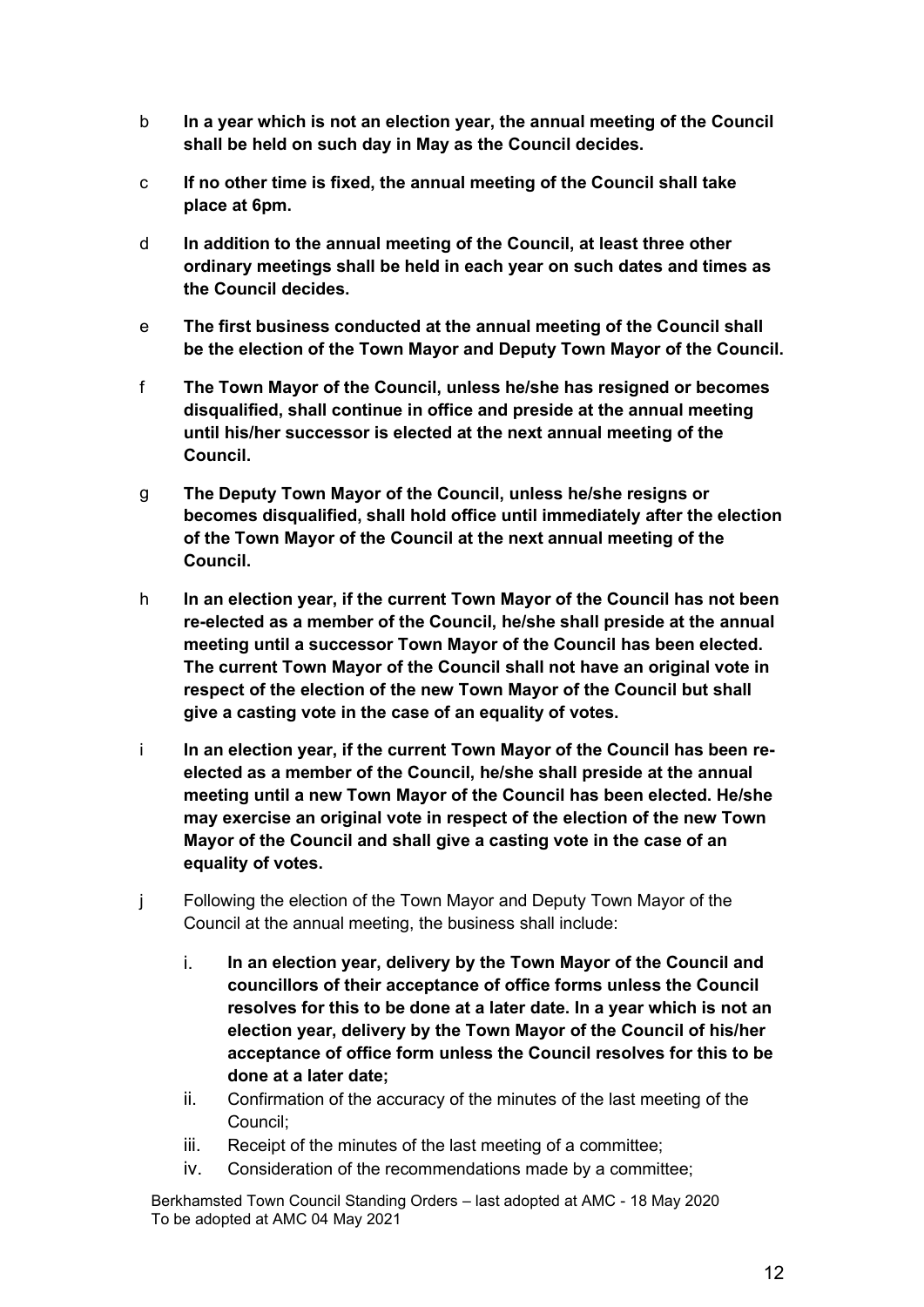- v. Review of delegation arrangements to committees, sub-committees, staff and other local authorities;
- vi. Review of the terms of reference for committees;
- vii. Appointment of members to existing committees;
- viii. Appointment of any new committees in accordance with standing order 4;
- ix. Review and adoption of appropriate standing orders and financial regulations;
- x. Review of arrangements (including legal agreements) with other local authorities, not-for-profit bodies and businesses.
- xi. Review of representation on or work with external bodies and arrangements for reporting back;
- xii. In an election year, to make arrangements with a view to the Council becoming eligible to exercise the general power of competence in the future;
- xiii. Review of inventory of land and other assets including buildings and office equipment;
- xiv. Confirmation of arrangements for insurance cover in respect of all insurable risks;
- xv. Review of the Council's and/or staff subscriptions to other bodies;
- xvi. Review of the Council's complaints procedure;
- xvii. Review of the Council's policies, procedures and practices in respect of its obligations under freedom of information and data protection legislation;
- xviii. Review of the Council's policy for dealing with the press/media;
- xix. Review of the Council's employment policies and procedures;
- xx. Review of the Council's expenditure incurred under s.137 of the Local Government Act 1972 or the general power of competence.
- xxi. Determining the time and place of ordinary meetings of the Council up to and including the next annual meeting of the Council.
- <span id="page-12-0"></span>**6. Extraordinary meetings of the council, committees and sub-committees**
- a **The Town Mayor of the Council may convene an extraordinary meeting of the Council at any time.**
- b **If the Town Mayor of the Council does not call an extraordinary meeting of the Council within seven days of having been requested in writing to do so by two councillors, any two councillors may convene an extraordinary meeting of the Council. The public notice giving the time, place and agenda for such a meeting shall be signed by the two councillors.**
- c The chair of a committee [or a sub-committee] may convene an extraordinary meeting of the committee [or the sub-committee] at any time.
- d If the chair of a committee [or a sub-committee] does not call an extraordinary meeting within 5 working days days of having been requested to do so by 2 members of the committee [or the sub-committee], any 2 members of the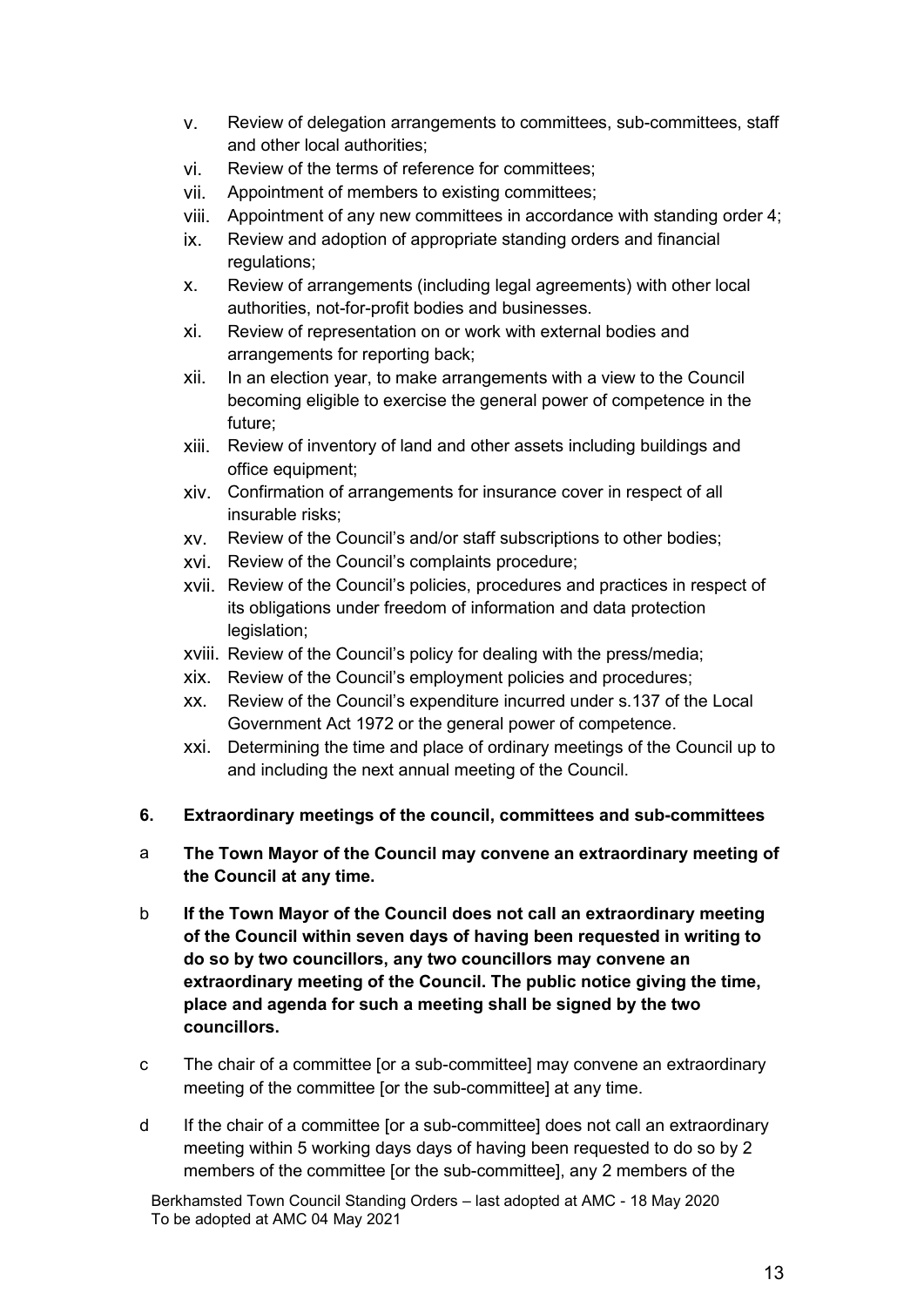committee [or the sub-committee] may convene an extraordinary meeting of the committee [or a sub-committee].

#### <span id="page-13-0"></span>**7. Previous resolutions**

- a A resolution shall not be reversed within six months except either by a special motion, which requires written notice by at least 4 councillors to be given to the Proper Officer in accordance with standing order 9, or by a motion moved in pursuance of the recommendation of a committee or a sub-committee.
- b When a motion moved pursuant to standing order 7(a) has been disposed of, no similar motion may be moved for a further six months.

#### <span id="page-13-1"></span>**8. Voting on appointments**

a Where more than two persons have been nominated for a position to be filled by the Council and none of those persons has received an absolute majority of votes in their favour, the name of the person having the least number of votes shall be struck off the list and a fresh vote taken. This process shall continue until a majority of votes is given in favour of one person. A tie in votes may be settled by the casting vote exercisable by the chair of the meeting.

# <span id="page-13-2"></span>**9. Motions for a meeting that require written notice to be given to the proper officer**

- a A motion shall relate to the responsibilities of the meeting for which it is tabled and, in any event, shall relate to the performance of the Council's statutory functions, powers and obligations or an issue which specifically affects the Council's area or its residents.
- b No motion may be moved at a meeting unless it is on the agenda and the mover has given written notice of its wording to the Proper Officer at least 7clear days before the meeting. Clear days do not include the day of the notice or the day of the meeting.
- c The Proper Officer may, before including a motion on the agenda received in accordance with standing order 9(b), correct obvious grammatical or typographical errors in the wording of the motion.
- d If the Proper Officer considers the wording of a motion received in accordance with standing order 9(b) is not clear in meaning, the motion shall be rejected until the mover of the motion resubmits it, so that it can be understood, in writing, to the Proper Officer at least 5 clear days before the meeting.
- e If the wording or subject of a proposed motion is considered improper, the Proper Officer shall consult with the chair of the forthcoming meeting or, as the case may be, the councillors who have convened the meeting, to consider whether the motion shall be included in the agenda or rejected.
- f The decision of the Proper Officer as to whether or not to include the motion on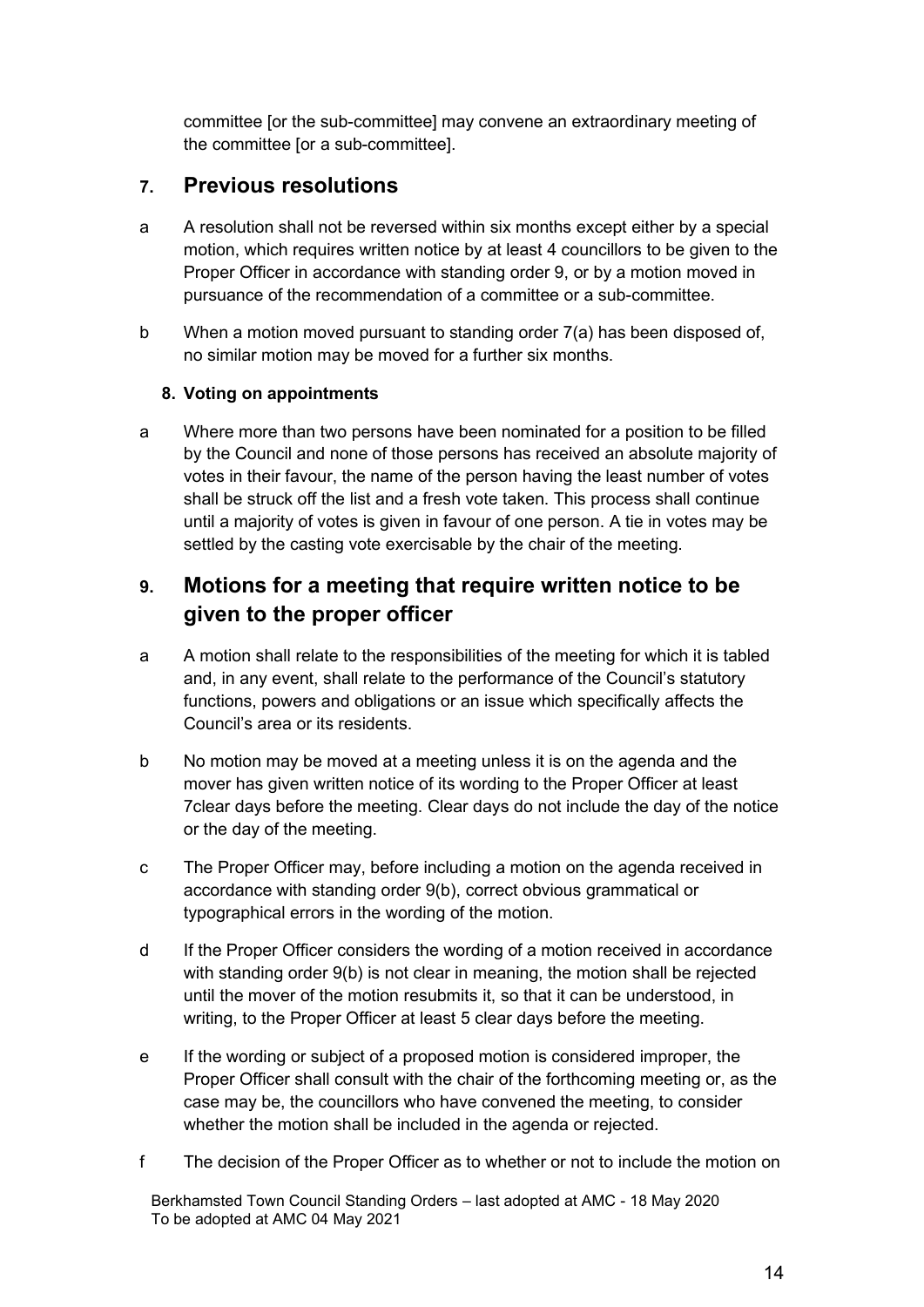the agenda shall be final.

- g Motions received shall be recorded and numbered in the order that they are received.
- h Motions rejected shall be recorded with an explanation by the Proper Officer of the reason for rejection.

# <span id="page-14-0"></span>**10. Motions at a meeting that do not require written notice**

- a The following motions may be moved at a meeting without written notice to the Proper Officer:
	- i. to correct an inaccuracy in the draft minutes of a meeting;
	- ii. to move to a vote;
	- iii. to defer consideration of a motion;
	- iv. to refer a motion to a particular committee or sub-committee;
	- v. to appoint a person to preside at a meeting;
	- vi. to change the order of business on the agenda;
	- vii. to proceed to the next business on the agenda;
	- viii. to require a written report;
	- ix. to appoint a committee or sub-committee and their members;
	- x. to extend the time limits for speaking;
	- xi. to exclude the press and public from a meeting in respect of confidential or other information which is prejudicial to the public interest;
	- xii. to not hear further from a councillor or a member of the public;
	- xiii. to exclude a councillor or member of the public for disorderly conduct;
	- xiv. to temporarily suspend the meeting;
	- xv. to suspend a particular standing order (unless it reflects mandatory statutory or legal requirements);
	- xvi. to adjourn the meeting; or
	- xvii. to close the meeting.

# <span id="page-14-1"></span>**11. Management of information**

See also standing order 20.

- a **The Council shall have in place and keep under review, technical and organisational measures to keep secure information (including personal data) which it holds in paper and electronic form. Such arrangements shall include deciding who has access to personal data and encryption of personal data.**
- b **The Council shall have in place, and keep under review, policies for the retention and safe destruction of all information (including personal data) which it holds in paper and electronic form. The Council's retention policy shall confirm the period for which information (including personal data) shall be retained or if this is not possible the criteria used to determine that period (e.g., the Limitation Act 1980).**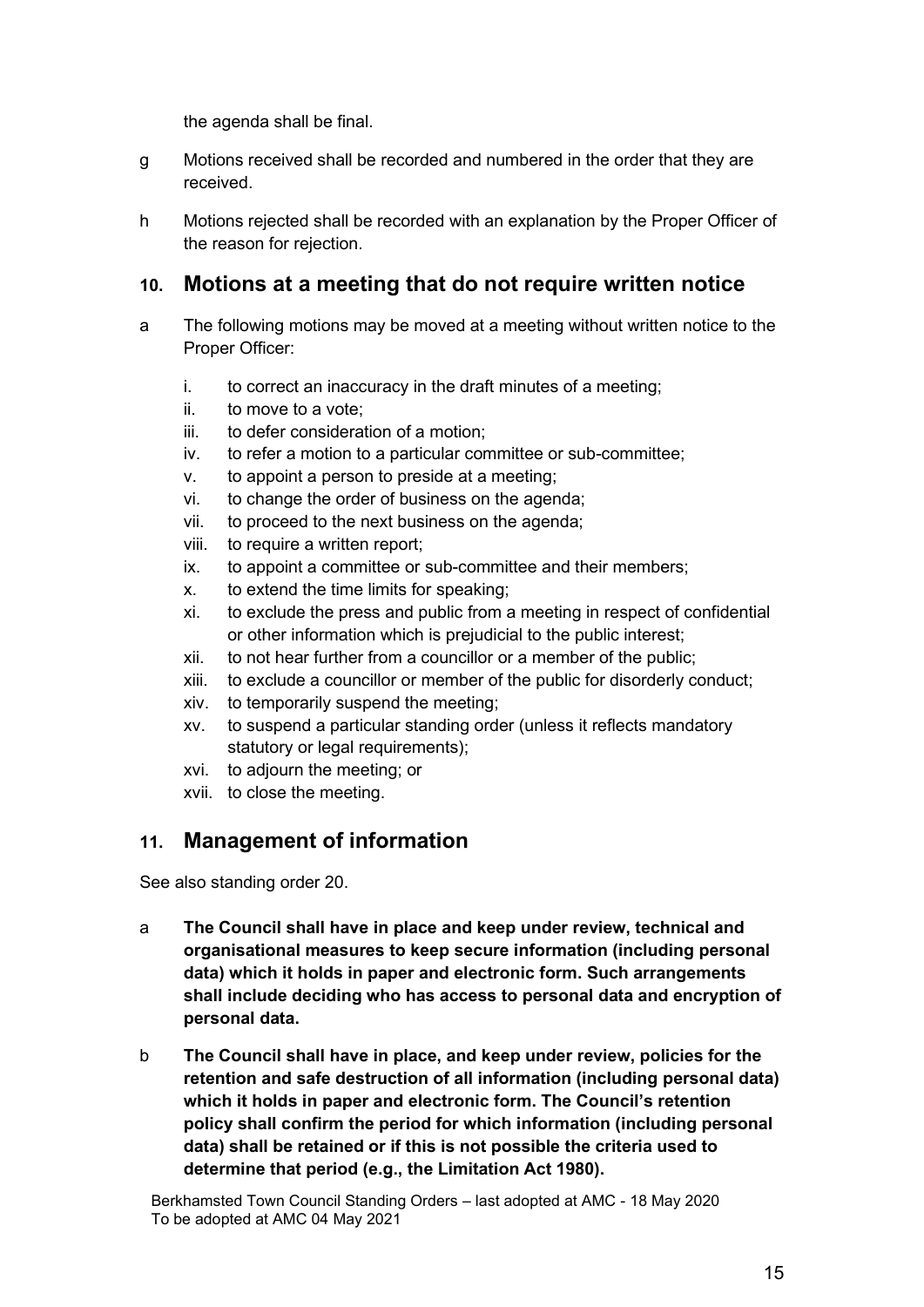- c **The agenda, papers that support the agenda and the minutes of a meeting shall not disclose or otherwise undermine confidential information or personal data without legal justification.**
- d **Councillors, staff, the Council's contractors and agents shall not disclose confidential information or personal data without legal justification.**

#### <span id="page-15-0"></span>**12. Draft minutes**

Full Council meetings Committee meetings Sub-committee meetings

- a If the draft minutes of a preceding meeting have been served on councillors with the agenda to attend the meeting at which they are due to be approved for accuracy, they shall be taken as read.
- b There shall be no discussion about the draft minutes of a preceding meeting except in relation to their accuracy. A motion to correct an inaccuracy in the draft minutes shall be moved in accordance with standing order 10(a)(i).
- c The accuracy of draft minutes, including any amendment(s) made to them, shall be confirmed by resolution and shall be signed by the chair of the meeting and stand as an accurate record of the meeting to which the minutes relate.
- d If the chair of the meeting does not consider the minutes to be an accurate record of the meeting to which they relate, he/she shall sign the minutes and include a paragraph in the following terms or to the same effect:

"The chair of this meeting does not believe that the minutes of the meeting of the ( ) held on [date] in respect of ( ) were a correct record but his/her view was not upheld by the meeting and the minutes are confirmed as an accurate record of the proceedings."

- e The signed minutes of a meeting form the legal records of the Council's decisions.
- ● ● f **If the Council's gross annual income or expenditure (whichever is higher) does not exceed £25,000, it shall publish draft minutes on a website which is publicly accessible and free of charge not later than one month after the meeting has taken place.**
	- g Subject to the publication of draft minutes in accordance with standing order 12(e) and standing order 20(a) and following a resolution which confirms the accuracy of the minutes of a meeting, the draft minutes or recordings of the meeting for which approved minutes exist shall be destroyed.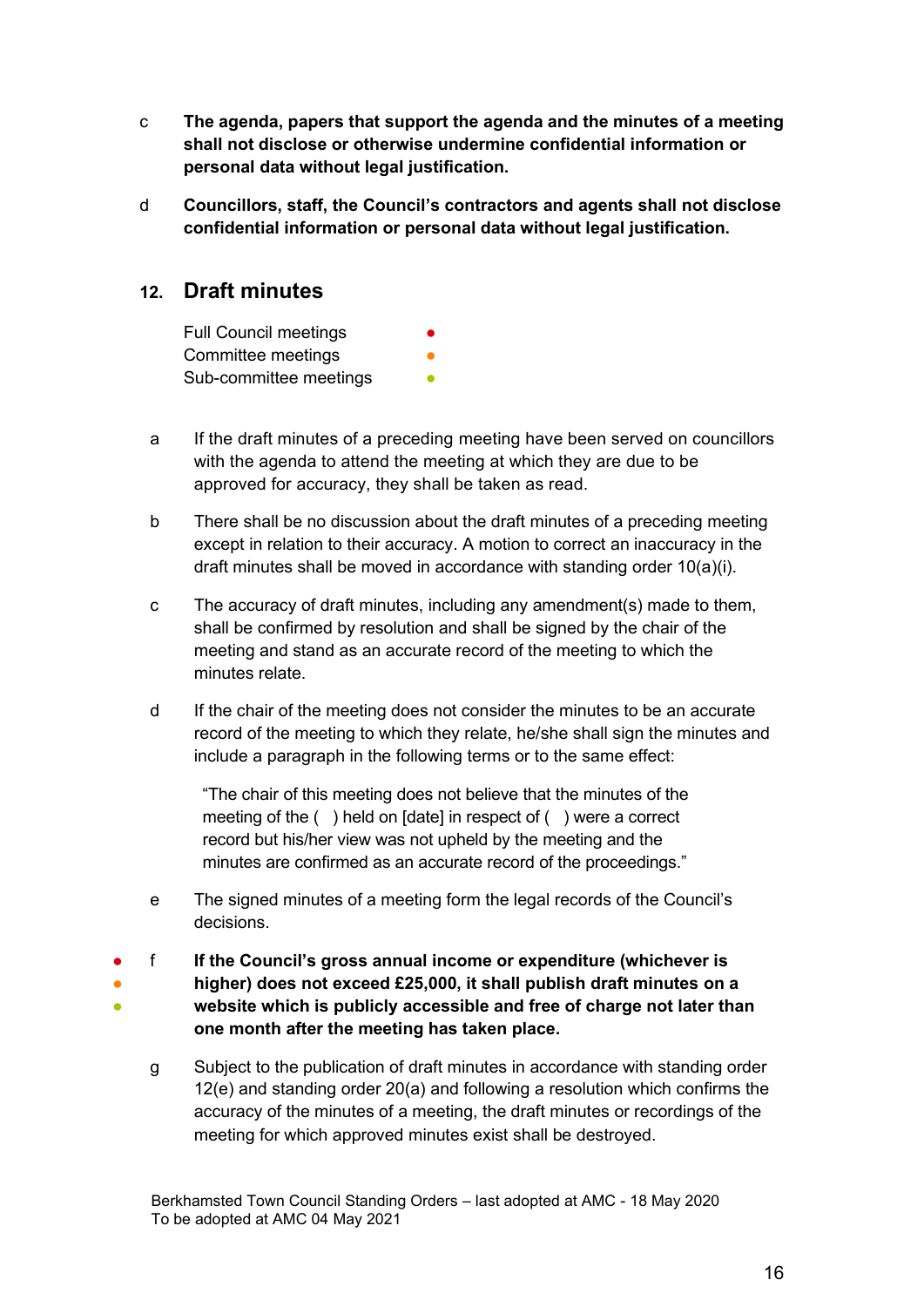# <span id="page-16-0"></span>**13. Code of conduct and dispensations**

See also standing order 3(u).

- a All councillors and non-councillors with voting rights shall observe the code of conduct adopted by the council. A copy of the Berkhamsted Town Council's Code of Conduct, first adopted on 23 July 2012, is **Appendix 2** of these Orders. This Code of Conduct has been drawn up in accordance with the Localism Act 2011 and is consistent with the "Nolan principles" of standards in public life (selflessness, integrity, objectivity, accountability, openness, honesty and leadership). The Planning Code of Practice is **Appendix 3 (a)** of these Orders and supplements the Code of Conduct.
- b Unless he/she has been granted a dispensation, a councillor or non-councillor with voting rights shall withdraw from a meeting when it is considering a matter in which he/she has a disclosable pecuniary interest. He/she may return to the meeting after it has considered the matter in which he/she had the interest.
- c Unless he/she has been granted a dispensation, a councillor or non-councillor with voting rights shall withdraw from a meeting when it is considering a matter in which he/she has another interest if so, required by the Council's code of conduct. He/she may return to the meeting after it has considered the matter in which he/she had the interest.
- d **Dispensation requests shall be in writing and submitted to the Proper Officer** as soon as possible before the meeting, or failing that, at the start of the meeting for which the dispensation is required.
- e A decision as to whether to grant a dispensation shall be made by the Proper Officer and that decision is final.
- f A dispensation request shall confirm:
	- i. the description and the nature of the disclosable pecuniary interest or other interest to which the request for the dispensation relates;
	- ii. whether the dispensation is required to participate at a meeting in a discussion only or a discussion and a vote;
	- iii. the date of the meeting or the period (not exceeding four years) for which the dispensation is sought; and
	- iv. an explanation as to why the dispensation is sought.
	- g Subject to standing orders 13(d) and (f) above, dispensations requests shall be considered by the Proper Officer before the meeting or, if this is not possible, at the start of the meeting for which the dispensation is required.

#### **h A dispensation may be granted in accordance with standing order 13(e) if having regard to all relevant circumstances any of the following apply:**

**i. without the dispensation the number of persons prohibited from participating in the particular business would be so great a**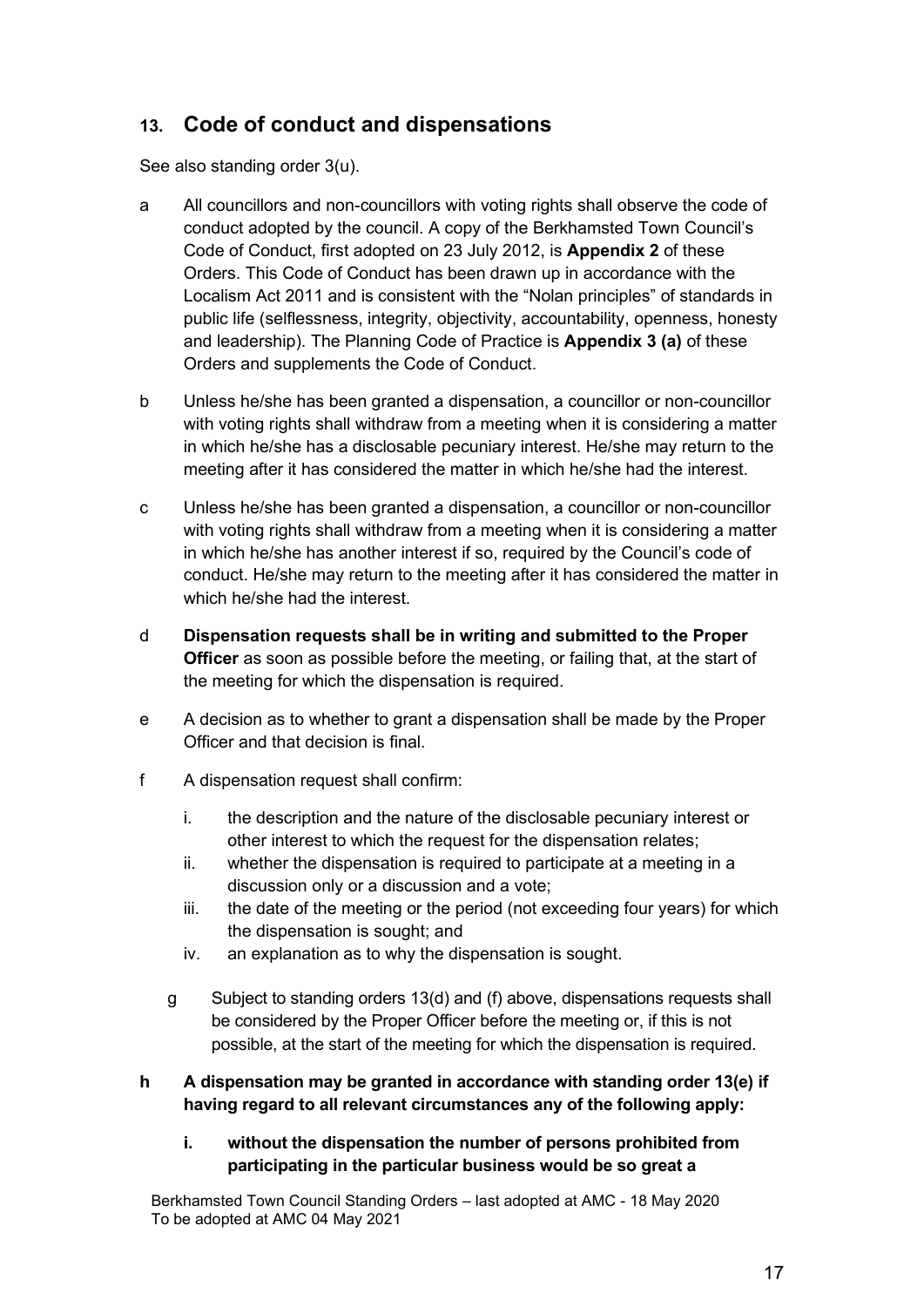**proportion of the meeting transacting the business as to impede the transaction of the business;** 

- **ii. granting the dispensation is in the interests of persons living in the Council's area; or**
- **iii. it is otherwise appropriate to grant a dispensation.**

# <span id="page-17-0"></span>**14. Code of conduct complaints**

- a Upon notification by Dacorum Borough Council that it is dealing with a complaint that a councillor or non-councillor with voting rights has breached the Council's code of conduct, the Proper Officer shall, subject to standing order 11, report this to the Council.
- b Where the notification in standing order 14(a) relates to a complaint made by the Proper Officer, the Proper Officer shall notify the Town Mayor of the Council of this fact, and the Mayor shall nominate another staff member to assume the duties of the Proper Officer in relation to the complaint until it has been determined and the Council has agreed what action, if any, to take in accordance with standing order 14(d).
- c The Council may:
	- i. provide information or evidence where such disclosure is necessary to investigate the complaint or is a legal requirement;
	- ii. seek information relevant to the complaint from the person or body with statutory responsibility for investigation of the matter;
- d **Upon notification by Dacorum Borough Council that a councillor or noncouncillor with voting rights has breached the Council's code of conduct, the Council shall consider what, if any, action to take against them. Such action excludes disqualification or suspension from office.**

#### <span id="page-17-1"></span>**15. Proper officer**

- a The Proper Officer shall be either (i) the clerk or (ii) other staff member(s) nominated by the Council to undertake the work of the Proper Officer when the Proper Officer is absent.
- b The Proper Officer shall:
	- i. **at least three clear days before a meeting of the council, a committee** or a sub-committee**,**
		- **serve on councillors by delivery or post at their residences or by email authenticated in such manner as the Proper Officer thinks fit, a signed summons confirming the time, place and the agenda (provided the councillor has consented to service by email),**
		- **Provide, in a conspicuous place, public notice of the time, place and agenda (provided that the public notice with agenda of an**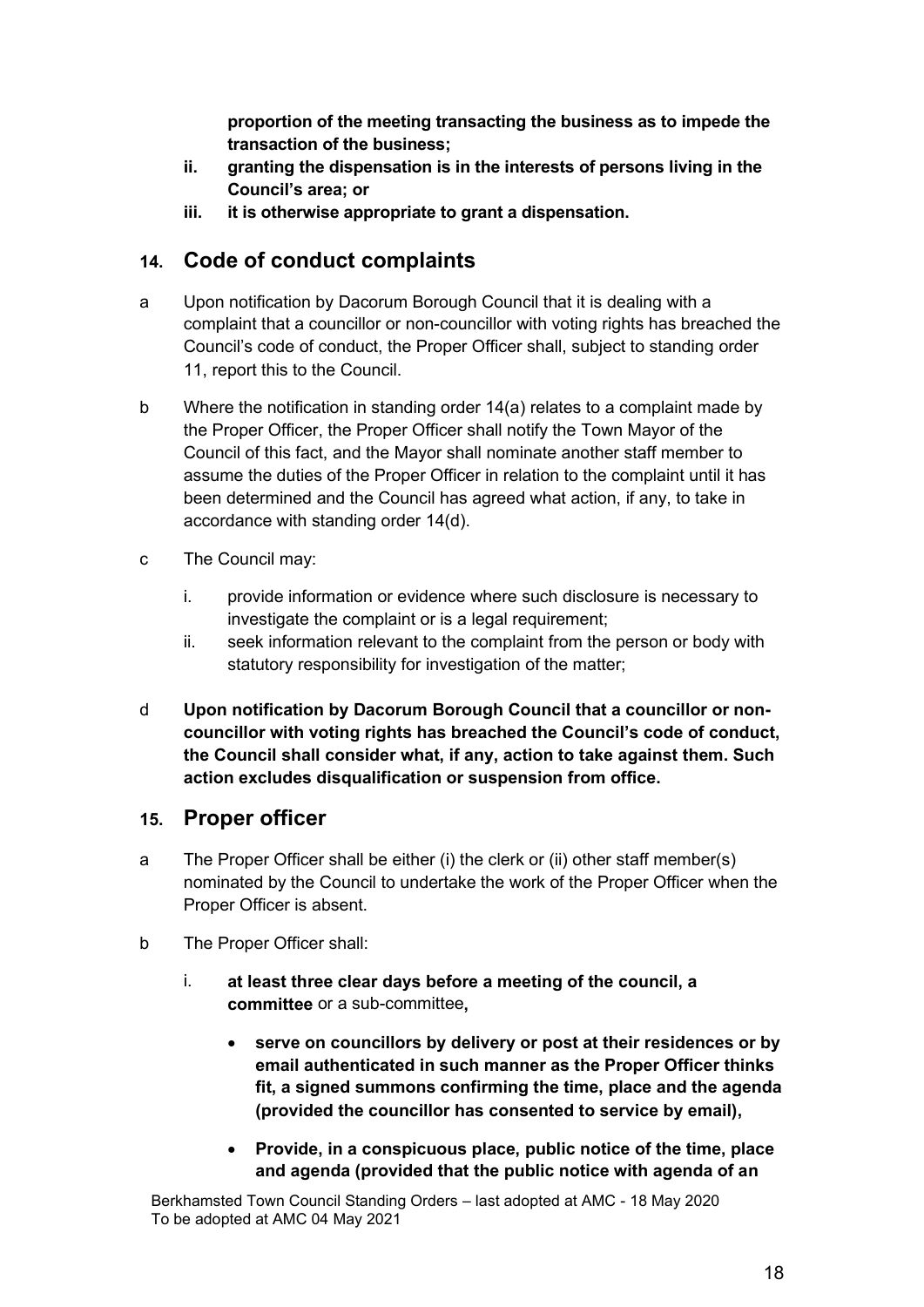#### **extraordinary meeting of the Council convened by councillors is signed by them);** and

• at least three clear days before a meeting of the council, a committee and a sub-committee serve on councillors a summons, by email, confirming the time, place and the agenda provided any such email contains the electronic signature and title of the Proper Officer. {As agreed at the Annual Town Council meeting of Berkhamsted Town Council held on 18 May 2015 councillors can consent to receive their summons by email by completing and returning the consent form to the Town Clerk.}

*See standing order 3(b) for the meaning of clear days for a meeting of a full council and standing order 3(c) for the meaning of clear days for a meeting of a committee;*

- ii. subject to standing order 9, include on the agenda all motions in the order received unless a councillor has given written notice at least 5 days before the meeting confirming his withdrawal of it;
- iii. **convene a meeting of the Council for the election of a new Town Mayor of the Council, occasioned by a casual vacancy in his/her office;**
- iv. **facilitate inspection of the minute book by local government electors;**
- v. **receive and retain copies of byelaws made by other local authorities;**
- vi. hold acceptance of office forms from councillors;
- vii. hold a copy of every councillor's register of interests;
- viii. assist with responding to requests made under freedom of information legislation and rights exercisable under data protection legislation, in accordance with the Council's relevant policies and procedures;
- ix. receive and send general correspondence and notices on behalf of the Council except where there is a resolution to the contrary;
- x. assist in the organisation of, storage of, access to, security of and destruction of information held by the Council in paper and electronic form subject to the requirements of data protection and freedom of information legislation and other legitimate requirements (e.g., the Limitation Act 1980);
- xi. arrange for legal deeds to be executed; (*see also standing order 23);*
- xii. arrange or manage the prompt authorisation, approval, and instruction regarding any payments to be made by the Council in accordance with its financial regulations;
- xiii. record every planning application notified to the Council and the Council's response to the local planning authority in a book for such purpose;
- xiv. refer a planning application received by the Council to the Chair or in his/her absence Vice-Chair of the Town Planning Committee] within two working days of receipt to facilitate an extraordinary meeting if the nature of a planning application requires consideration before the next Full Town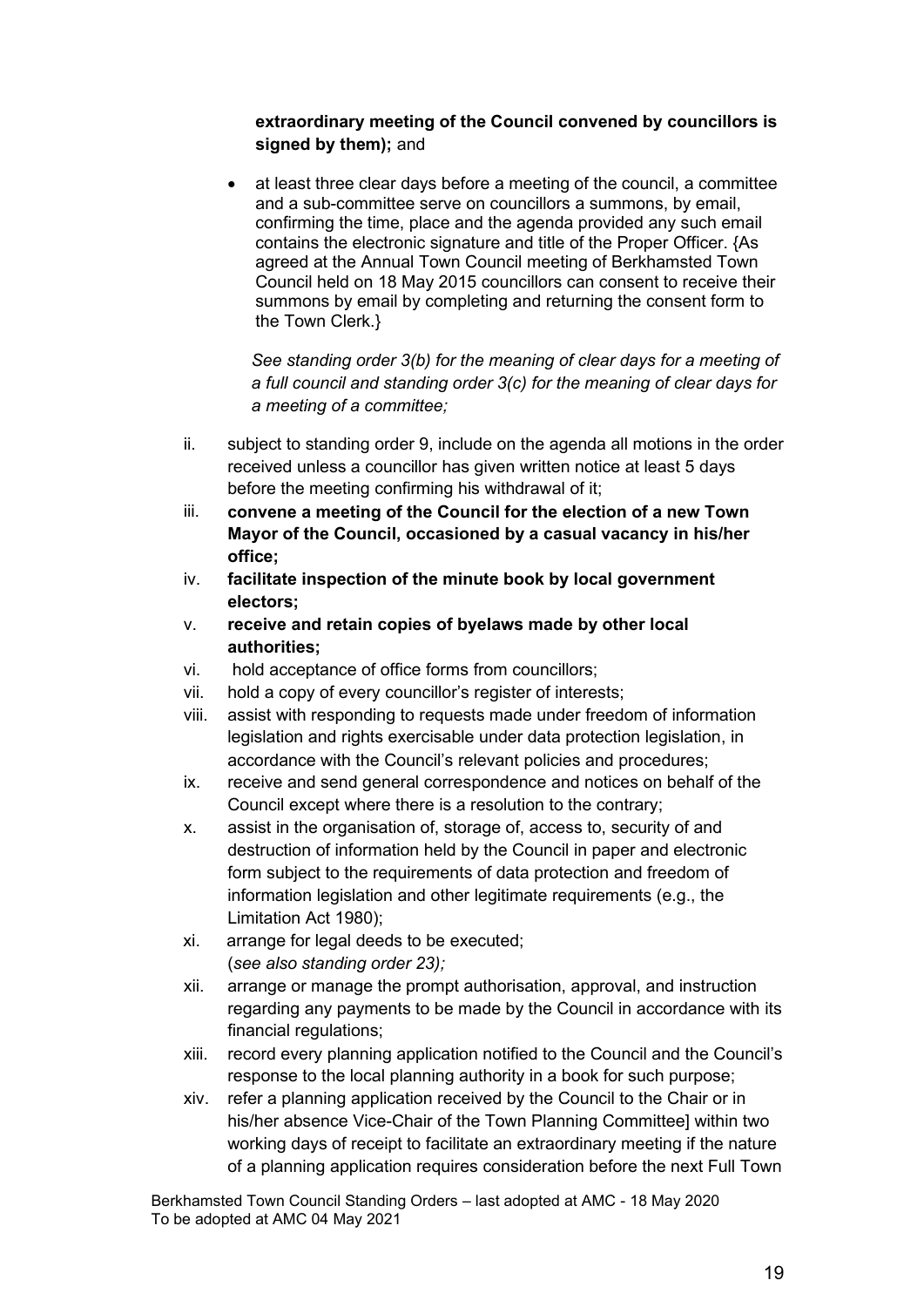Planning Committee meeting;

xv. manage access to information about the Council via the publication scheme; and

#### <span id="page-19-0"></span>**16. Responsible financial officer**

a The Council shall appoint appropriate staff member(s) to undertake the work of the Responsible Financial Officer when the Responsible Financial Officer is absent.

#### <span id="page-19-1"></span>**17. Accounts and accounting statements**

- a "Proper practices" in standing orders refer to the most recent version of "Governance and Accountability for Local Councils – a Practitioners' Guide".
- b All payments by the Council shall be authorised, approved and paid in accordance with the law, proper practices and the Council's financial regulations.
- c The Responsible Financial Officer shall supply to members of the Finance and [Policy Committee before each meeting (with copies to other members of the Council) a statement summarising up to the last month end:
	- i. the Council's receipts and payments (or income and expenditure) for each quarter;
	- ii. the Council's aggregate receipts and payments (or income and expenditure) for the year to date;
	- iii. the balances held at the end of the quarter being reported and which includes a comparison with the budget for the financial year and highlights any actual or potential overspends.

And which includes a comparison with the budget for the financial year and highlights any actual or potential overspends.

- d As soon as possible after the financial year end at 31 March, the Responsible Financial Officer shall provide:
	- i. each councillor with a statement summarising the Council's receipts and payments (or income and expenditure) for the last quarter and the year to date for information; and
	- ii. to the Council the accounting statements for the year in the form of Section 2 of the annual governance and accountability return, as required by proper practices, for consideration and approval.
- e The year-end accounting statements shall be prepared in accordance with proper practices and apply the form of accounts determined by the Council (receipts and payments, or income and expenditure) for the year to 31 March. A completed draft annual governance and accountability return shall be presented to all councillors at least 14 days prior to anticipated approval by the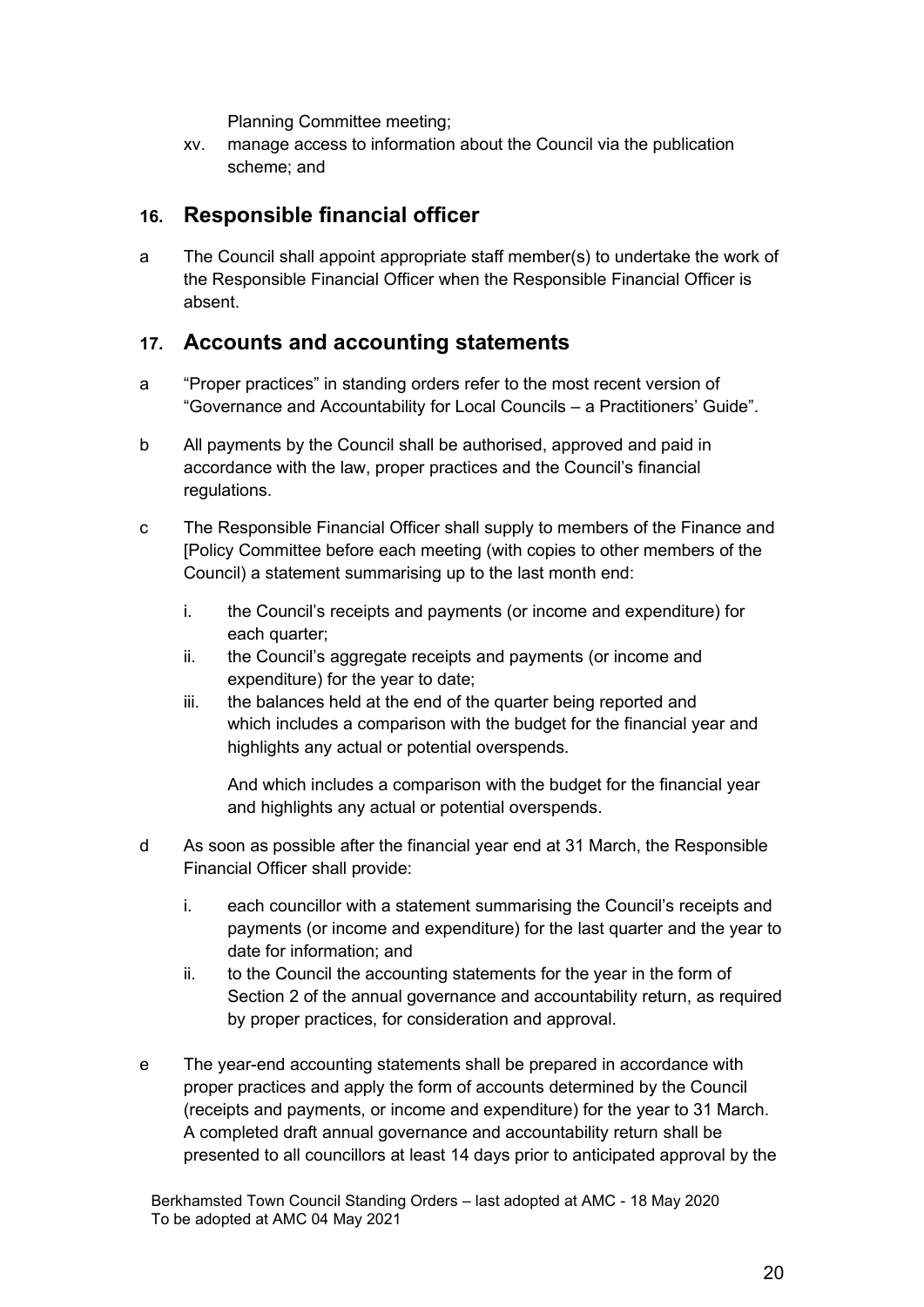Council. The annual governance and accountability return of the Council, which is subject to external audit, including the annual governance statement, shall be presented to the Council for consideration and formal approval before 30 June.

#### <span id="page-20-0"></span>**18. Financial controls and procurement**

- a. The Council shall consider and approve financial regulations drawn up by the Responsible Financial Officer, which shall include detailed arrangements in respect of the following:
	- i. the keeping of accounting records and systems of internal controls;
	- ii. the assessment and management of financial risks faced by the Council;
	- iii. the work of the independent internal auditor in accordance with proper practices and the receipt of regular reports from the internal auditor, which shall be required at least annually;
	- iv. the inspection and copying by councillors and local electors of the Council's accounts and/or orders of payments; and
	- v. whether contracts with an estimated value below **£25,000** due to special circumstances are exempt from a tendering process or procurement exercise.
- b. Financial regulations shall be reviewed regularly and at least annually for fitness of purpose.
- c. **A public contract regulated by the Public Contracts Regulations 2015 with an estimated value in excess of £25,000 but less than the relevant thresholds in standing order 18(f) is subject to Regulations 109-114 of the Public Contracts Regulations 2015 which include a requirement on the Council to advertise the contract opportunity on the Contracts Finder website regardless of what other means it uses to advertise the opportunity unless it proposes to use an existing list of approved suppliers (framework agreement).**
- d. Subject to additional requirements in the financial regulations of the Council, the tender process for contracts for the supply of goods, materials, services or the execution of works shall include, as a minimum, the following steps:
	- i. a specification for the goods, materials, services or the execution of works shall be drawn up;
	- ii. an invitation to tender shall be drawn up to confirm (i) the Council's specification (ii) the time, date and address for the submission of tenders (iii) the date of the Council's written response to the tender and (iv) the prohibition on prospective contractors contacting councillors or staff to encourage or support their tender outside the prescribed process;
	- iii. the invitation to tender shall be advertised in a local newspaper and in any other manner that is appropriate;
	- iv. tenders are to be submitted in writing in a sealed marked envelope addressed to the Proper Officer;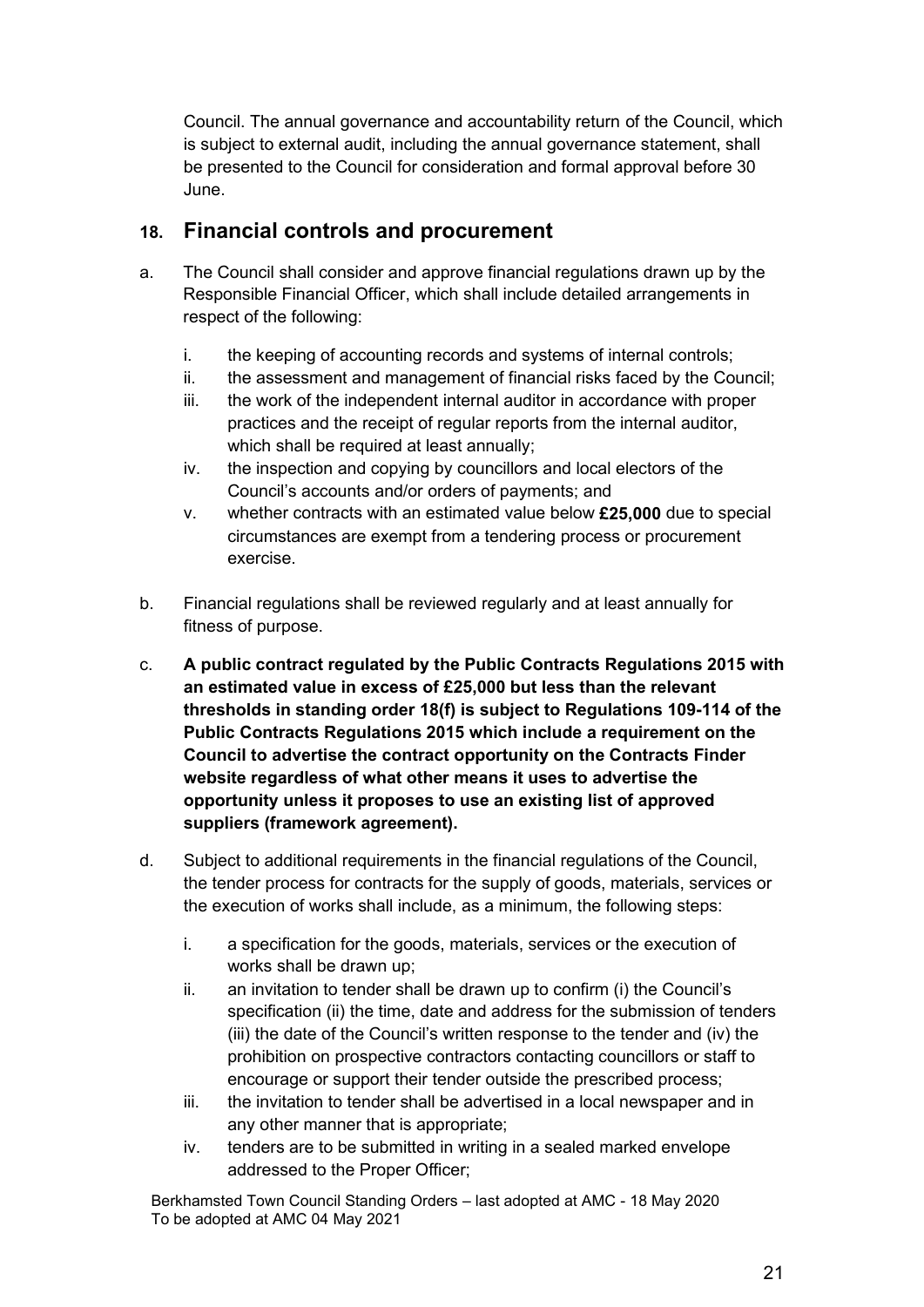- v. tenders shall be opened by the Proper Officer in the presence of at least one councillor after the deadline for submission of tenders has passed;
- vi. tenders are to be reported to and considered by the appropriate meeting of the Council or a committee or sub-committee with delegated responsibility.
- e. Neither the Council, nor a committee or a sub-committee with delegated responsibility for considering tenders, is bound to accept the lowest value tender.
- f. **A public contract regulated by the Public Contracts Regulations 2015 with an estimated value in excess of £189,330 for a public service or supply contract or in excess of £4,733,252 for a public works contract; or £663,540 for a social and other specific services contract (or other thresholds determined by the European Commission every two years and published in the Official Journal of the European Union (OJEU)) shall comply with the relevant procurement procedures and other requirements in the Public Contracts Regulations 2015 which include advertising the contract opportunity on the Contracts Finder website and in OJEU.**
- g. **A public contract in connection with the supply of gas, heat, electricity, drinking water, transport services, or postal services to the public; or the provision of a port or airport; or the exploration for or extraction of gas, oil or solid fuel with an estimated value in excess of £378,660 for a supply, services or design contract; or in excess of £4,733,252 for a works contract; or £663,540 for a social and other specific services contract (or other thresholds determined by the European Commission every two years and published in OJEU) shall comply with the relevant procurement procedures and other requirements in the Utilities Contracts Regulations 2016.**

#### <span id="page-21-0"></span>**19. Handling staff matters**

- a A matter personal to a member of staff that is being considered by a meeting of Council or the Support Services Group is subject to standing order 11.
- b Subject to the council's policy regarding absences from work, the council's most senior member of staff shall notify a member of the Support Services Group of absence occasioned by illness or other reason.
- c Members of the Support Services Group shall conduct a review of the performance and annual appraisal of the work with the Town Clerk. The reviews and appraisal shall be reported in writing. It will be reported to the Finance and Policy Committee that such a review has occurred.
- d Subject to the council's policy regarding the handling of grievance matters, the council's most senior employee shall contact an appropriate member or members of the Support Services Group in respect of an informal or formal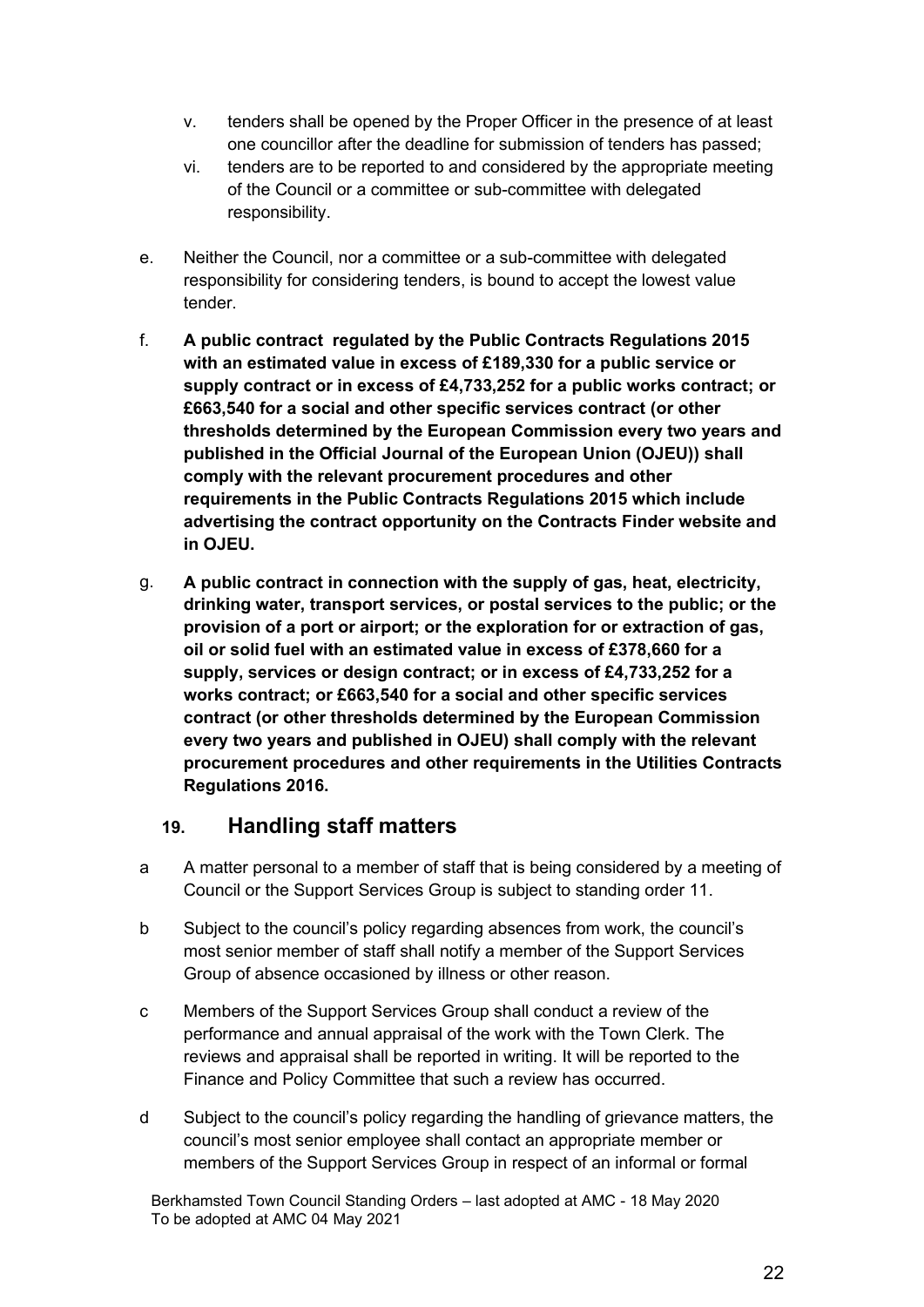grievance matter.

- e Any persons responsible for all or part of the management of staff shall treat the written records of all meetings relating to their performance, capabilities, grievance or disciplinary matters as confidential and secure.
- f The council shall keep all written records relating to employees secure in accordance with the principles of the General Data Protection Regulations 2018 and the Town Council's Privacy statement. All paper records shall be secured and locked and electronic records shall be password protected and encrypted.
- g Only persons with line management responsibilities shall have access to staff records referred to in standing orders 19(f) above if so justified. At Berkhamsted Town Council the Town Clerk (or the Deputy Clerk in their absence) and Town Mayor (or the Deputy Mayor in their absence) currently have line management responsibilities.
- h Access and means of access by keys and/or computer passwords to records of employment referred to in standing orders 19(f) shall be controlled by the Town Clerk.

#### <span id="page-22-0"></span>**20. Responsibilities to provide information**

See also standing order 21.

- a **In accordance with freedom of information legislation, the Council shall publish information in accordance with its publication scheme and respond to requests for information held by the Council.**
- b. **The Council, shall publish information in accordance with the requirements of the Local Government (Transparency Requirements) (England) Regulations 2015**.

#### <span id="page-22-1"></span>**21. Responsibilities under data protection legislation**

Below is not an exclusive list. See also standing order 11.

- a The Council may appoint a Data Protection Officer.
- b **The Council shall have policies and procedures in place to respond to an individual exercising statutory rights concerning his personal data.**
- c **The Council shall have a written policy in place for responding to and managing a personal data breach.**
- d **The Council shall keep a record of all personal data breaches comprising the facts relating to the personal data breach, its effects and the remedial action taken.**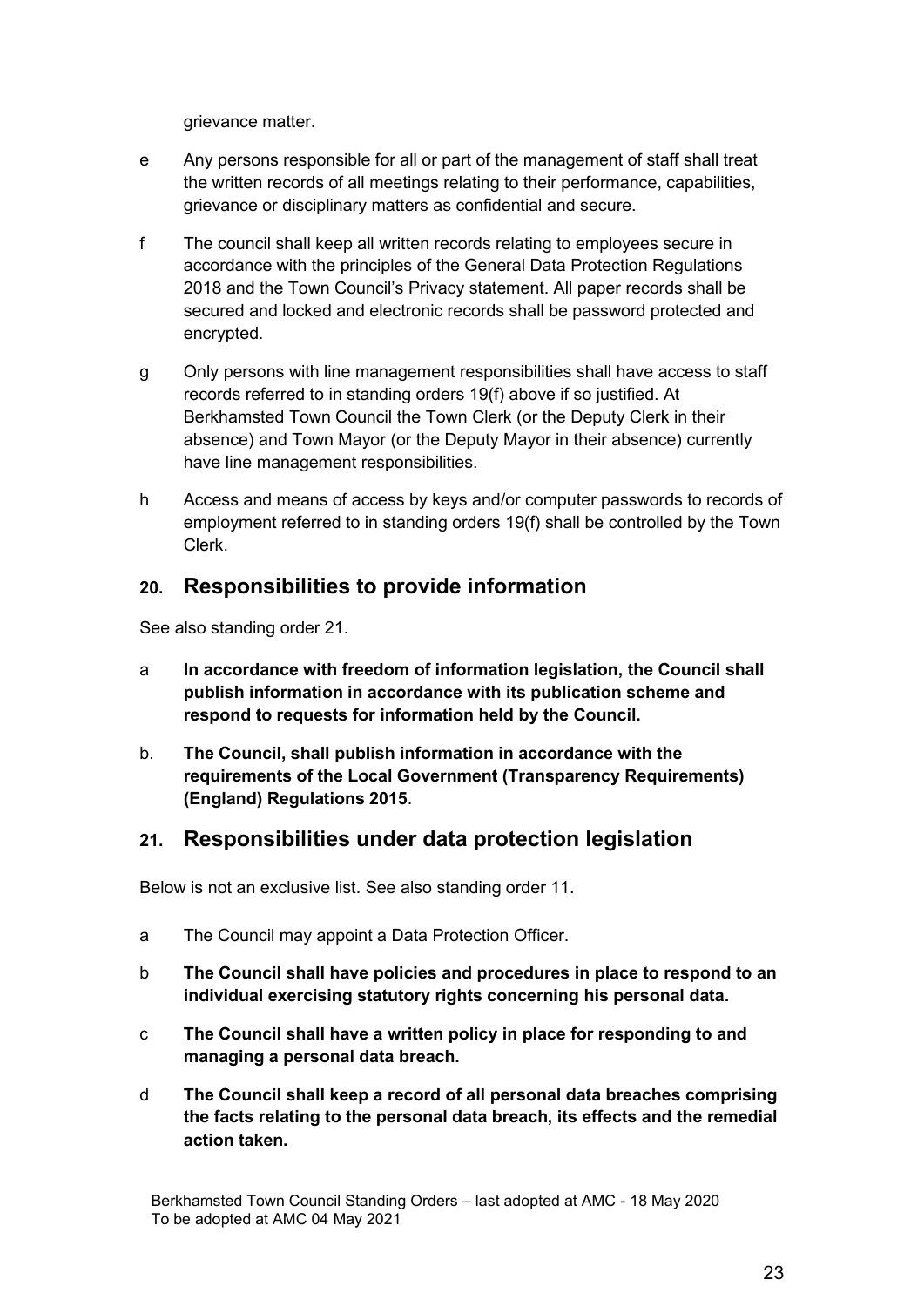- e **The Council shall ensure that information communicated in its privacy notice(s) is in an easily accessible and available form and kept up to date.**
- f **The Council shall maintain a written record of its processing activities.**

#### <span id="page-23-0"></span>**22. Relations with the press/media**

- a Requests from the press or other media for an oral or written comment or statement from the Council, its councillors or staff shall be handled in accordance with the Council's policy in respect of dealing with the press and/or other media.
- b The Town Clerk, Town/Deputy Mayor and committee chairs are the primary spokespersons for the Town Council.
- c If councillors wish to respond to questions regarding the views of the Town Council, they should make reference to relevant decisions made by the council, and should avoid speculating on the views of the Town Council if no relevant decision has been made.
- d In any communications regarding the decisions of the Town Council, councillors must take reasonable steps to represent them accurately, including a reference to the date of the decision. Deliberate misrepresentation of decisions taken by the Town Council in communications shall be considered a breach of the code of conduct.
- e When individual town councillors or groups of councillors are communicating their views, they must make it clear that these are individual views, not those of the Town Council. When communicating with the press or public, as in all activities, councillors should adhere to the Nolan principles set out in the code of conduct.

NB: The Town Council's Social Media Policy was approved at Full Council on 16 March 2020 and is **Appendix 5** of these Orders.

#### <span id="page-23-1"></span>**23. Execution and sealing of legal deeds**

See also standing orders 15(b)(xii) and (xvii).

- a A legal deed shall not be executed on behalf of the Council unless authorised by a resolution.
- b **Subject to standing order 22(a), any two councillors may sign, on behalf of the Council, any deed required by law and the Proper Officer shall witness their signatures.]**
- <span id="page-23-2"></span>**24. Communicating with borough and county or unitary councillors**
- a An invitation to attend a meeting of the council shall be sent, together with the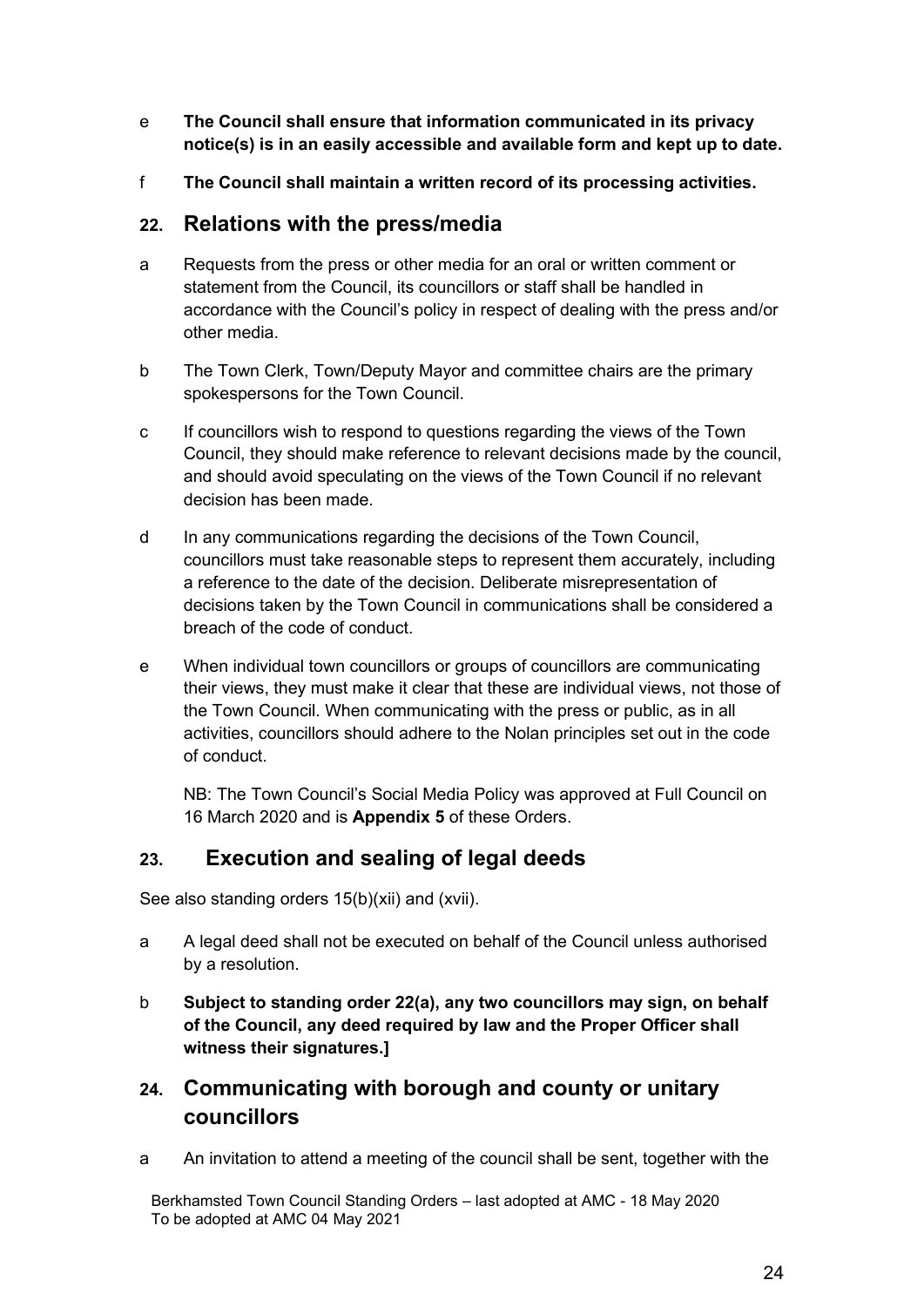agenda, to the ward councillor of Dacorum Borough Council and Hertfordshire County Council representing the area of the council.

b Unless the Council determines otherwise, a copy of each letter sent Dacorum Borough or to Hertfordshire County Council shall be sent to the ward councillor(s) representing the area of the Council.

#### <span id="page-24-0"></span>**25. Restrictions on councillor activities**

- a. Unless duly authorised no councillor shall:
	- i. inspect any land and/or premises which the Council has a right or duty to inspect; or
	- ii. issue orders, instructions or directions.

#### <span id="page-24-1"></span>**26. General Power of Competence**

- a The Localism Act 2011 gives eligible councils "the power to do anything that individuals generally may do".
- b The council may pass a resolution of eligibility and adopt the power.
- c At the precise moment the council passes a resolution of eligibility, which will be minuted, the number of councillors elected at the last ordinary election, or at a subsequent by-election, must equal or exceed two thirds of its total number of councillors. Additionally, the clerk must hold at least one of the sector specific qualifications and should have completed the relevant training (this includes CiLCA). A council will confirm that it remains eligible (or not) at the next relevant annual meeting of the council. The next relevant annual meeting will be after the next ordinary election in 2023.

# <span id="page-24-2"></span>**27. Standing orders generally**

- a All or part of a standing order, except one that incorporates mandatory statutory or legal requirements, may be suspended by resolution in relation to the consideration of an item on the agenda for a meeting.
- b A motion to add to or vary or revoke one or more of the Council's standing orders, except one that incorporates mandatory statutory or legal requirements, shall be proposed by a special motion, the written notice by at least 4 councillors to be given to the Proper Officer in accordance with standing order 9.
- c The Proper Officer shall provide a copy of the Council's standing orders to a councillor as soon as possible.
- d The decision of the chair of a meeting as to the application of standing orders at the meeting shall be final.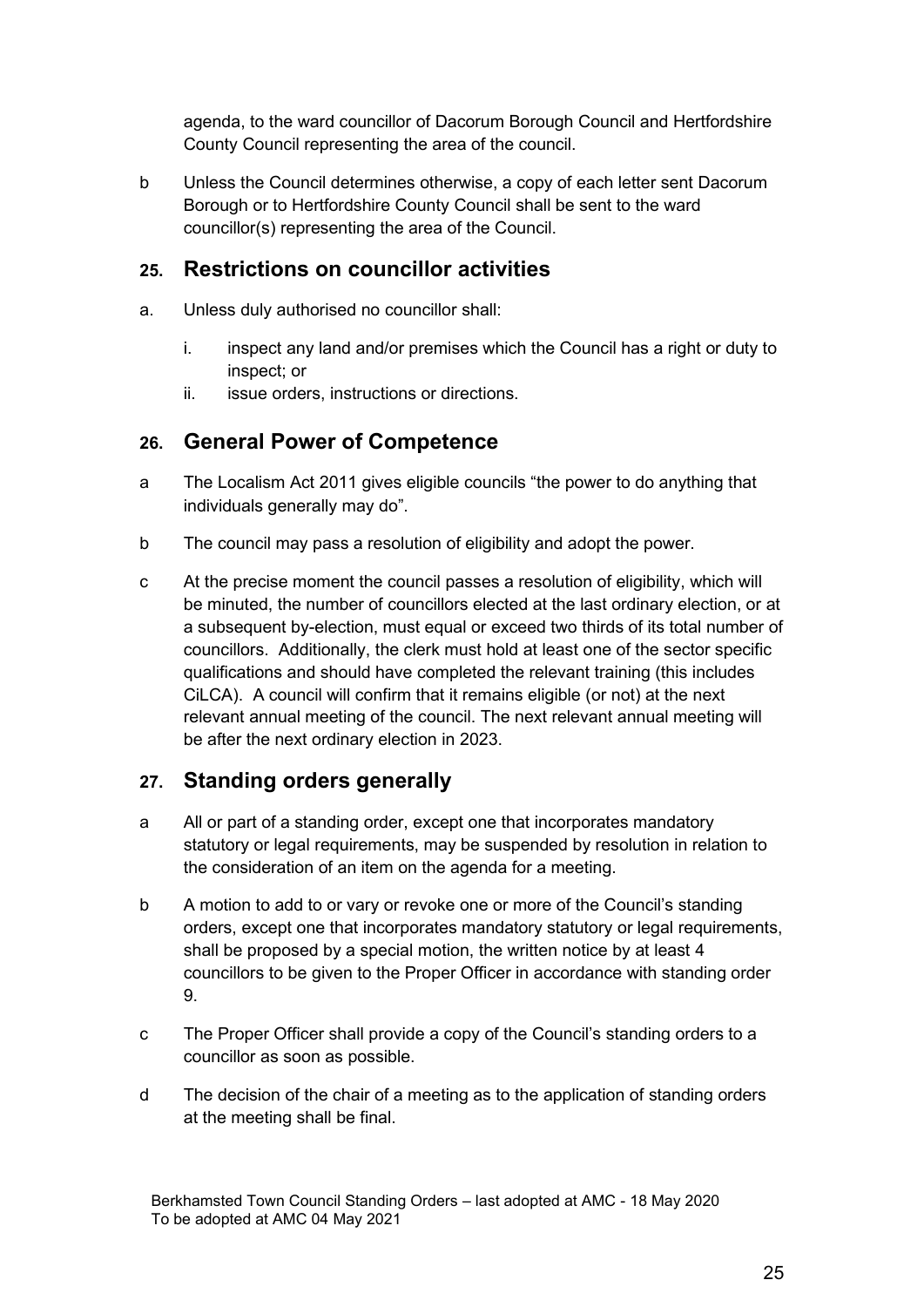© NALC 2020. All rights are reserved. No part of this publication may be reproduced or used for commercial purposes without the written permission of NALC save that councils in membership of NALC have permission to edit and use the model standing orders in this publication for their governance purposes.

The Model Standing Orders 2018 for England were revised in 2020.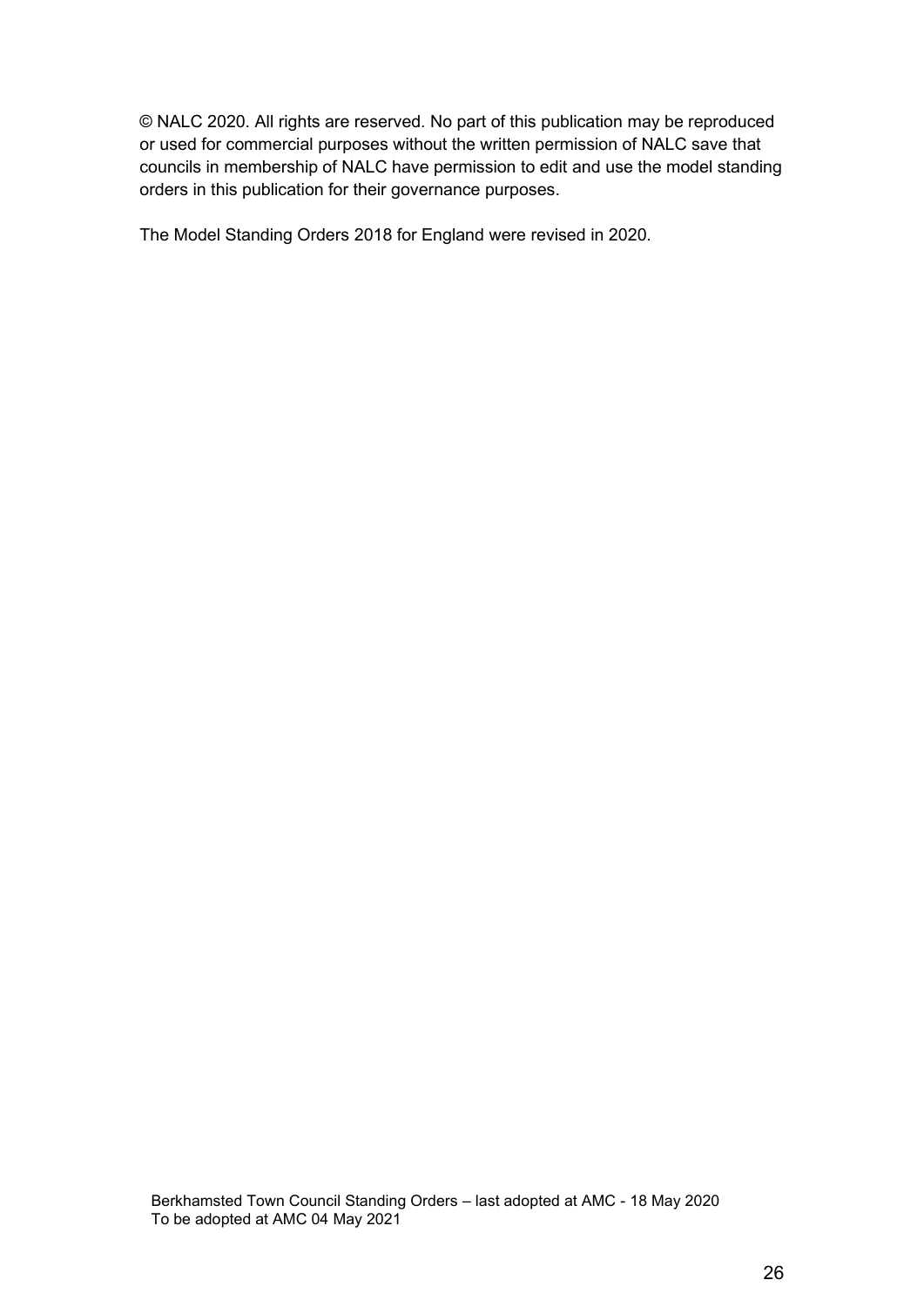# **PART II: CHAIRING MEETINGS LIST OF CONTENTS**

| 1. |                                                                  |  |
|----|------------------------------------------------------------------|--|
| 2. |                                                                  |  |
| 3. |                                                                  |  |
| 4. |                                                                  |  |
| 5. |                                                                  |  |
| 6. | Extraordinary meetings of the council, committees and sub-       |  |
| 7. |                                                                  |  |
| 8. |                                                                  |  |
| 9. | Motions for a meeting that require written notice to be given to |  |
|    | 10. Motions at a meeting that do not require written notice  15  |  |
|    |                                                                  |  |
|    |                                                                  |  |
|    |                                                                  |  |
|    |                                                                  |  |
|    |                                                                  |  |
|    |                                                                  |  |
|    |                                                                  |  |
|    |                                                                  |  |
|    |                                                                  |  |
|    |                                                                  |  |
|    | 21. Responsibilities under data protection legislation  23       |  |
|    |                                                                  |  |
|    |                                                                  |  |
|    | 24. Communicating with borough and county or unitary             |  |
|    |                                                                  |  |
|    |                                                                  |  |
|    |                                                                  |  |
| 1. |                                                                  |  |
| 2. |                                                                  |  |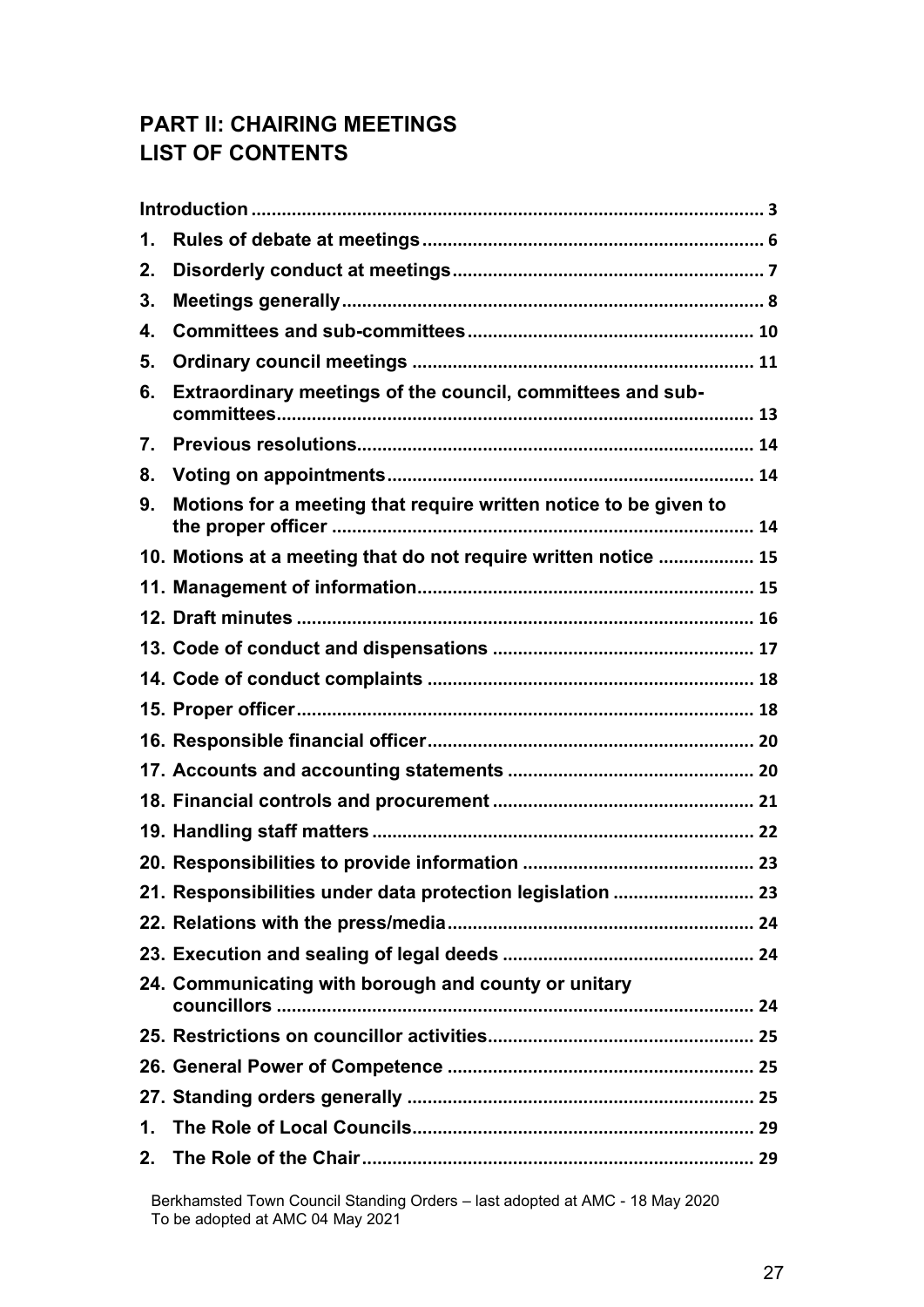| 3. |                                                                                                                                                                                                                                                                                                                                                                                  |
|----|----------------------------------------------------------------------------------------------------------------------------------------------------------------------------------------------------------------------------------------------------------------------------------------------------------------------------------------------------------------------------------|
| 4. |                                                                                                                                                                                                                                                                                                                                                                                  |
| 5. | Dealing with Public Disturbances at a Meeting  31                                                                                                                                                                                                                                                                                                                                |
| 6. | Declarations of Interest made in accordance with the code of                                                                                                                                                                                                                                                                                                                     |
|    |                                                                                                                                                                                                                                                                                                                                                                                  |
| 7. |                                                                                                                                                                                                                                                                                                                                                                                  |
| 8. |                                                                                                                                                                                                                                                                                                                                                                                  |
| 9. |                                                                                                                                                                                                                                                                                                                                                                                  |
|    | 10. Useful notes on rules of debate (see also standing order no 1)  32                                                                                                                                                                                                                                                                                                           |
|    | VIII. Personalities: The Chair should do his/her best to prevent observations<br>in discussion; the custom whereby the speeches are in a form addressed to<br>the Chair, should only be observed because it forces members to employ<br>an impersonal mode of expression. If a member makes an offensive<br>personal observation, the Chair should immediately intervene to seek |
|    | IX. Methods of Enforcement: Where a speech is obviously irrelevant the<br>Chair should stop the speaker and invite him/her to return to the point or<br>conclude. Where the irrelevance is not quite so obvious the Chair may<br>often find it convenient to ask the speaker to explain how his/her remarks                                                                      |
|    | X. Revival of Decided Issues: The Chair should not allow a matter that has<br>been decided to be reopened at the same meeting. An attempt to "hark<br>back" to a previous agenda item should be firmly ruled out of order as<br>irrelevant to the matter now under discussion, even if the member who<br>raises it was not present when the item was considered34                |
|    | XI. Minutes: One of the commonest irrelevances is the practice of<br>attempting to discuss the merits of what is contained in the minutes, on a<br>motion for their signature as a correct record. On such a motion the only<br>issue is whether the words of the minutes accurately record the events at                                                                        |
|    |                                                                                                                                                                                                                                                                                                                                                                                  |
|    | Intervals: It is important that business should be transacted with<br>$\mathcal{L}$<br>reasonable speed. Long meetings bore the members and so reduce the<br>level of attentiveness and public spirit, and long intervals between meetings<br>lead to missed opportunities and lack of continuity. Special meetings may                                                          |
|    | Obstruction at Meetings: Deliberate obstruction is rare, but must be<br>Ш.<br>firmly dealt with when it occurs. It is difficult to be directly obstructive for<br>long without being irrelevant, and therefore deliberate obstruction<br>sometimes takes the form of raising a succession of points of order. In                                                                 |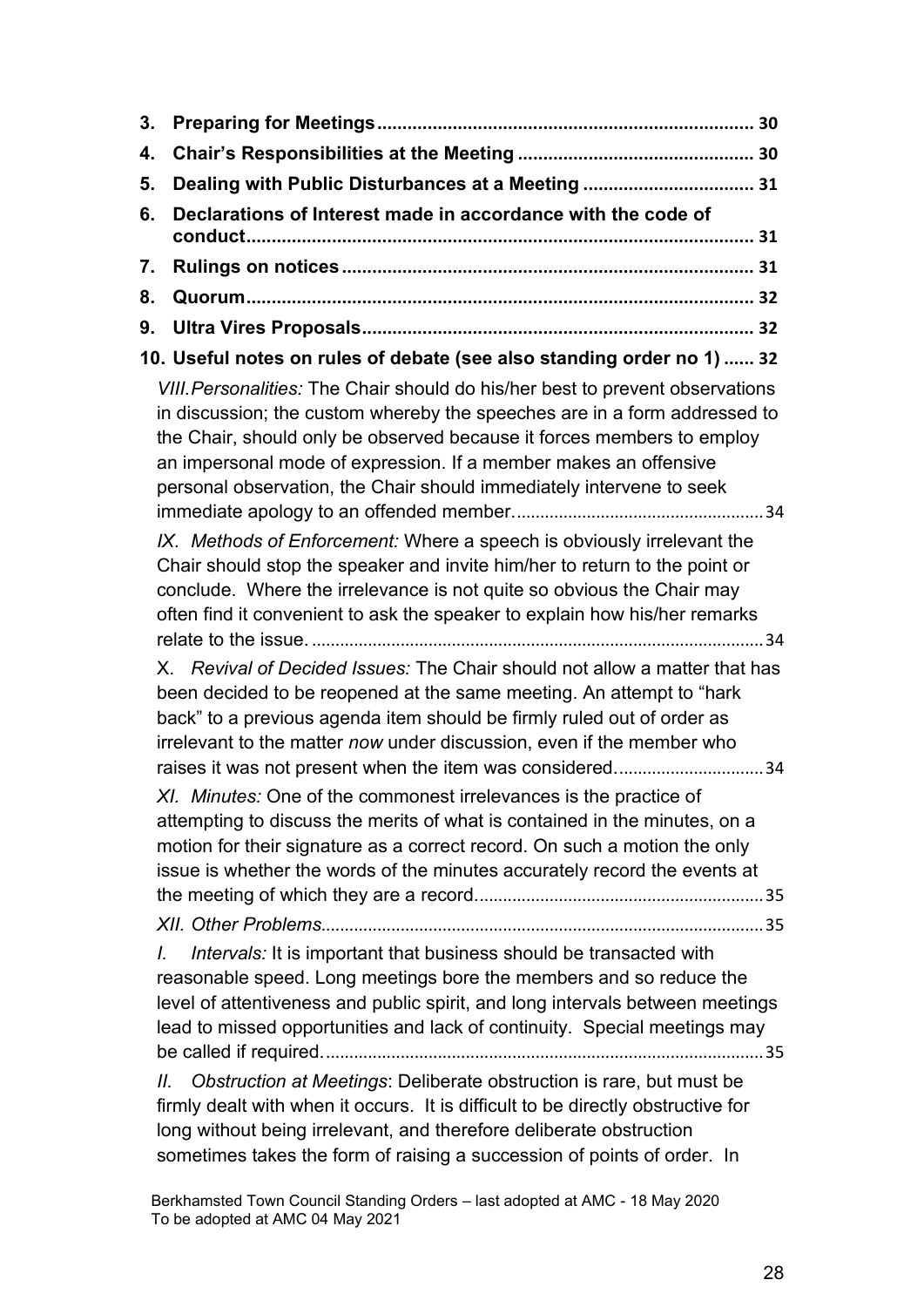| dealing with this type of obstruction it is well to remember that a point is not<br>necessarily a point of order because the person who makes it labels it as |  |
|---------------------------------------------------------------------------------------------------------------------------------------------------------------|--|
|                                                                                                                                                               |  |
|                                                                                                                                                               |  |
|                                                                                                                                                               |  |
|                                                                                                                                                               |  |
|                                                                                                                                                               |  |
|                                                                                                                                                               |  |

# <span id="page-28-0"></span>**1. The Role of Local Councils**

A local council can only do what legislation requires it to do. There are few statutory functions that a local council must discharge and these functions arise because a local council has a statutory power to raise a precept and spend it. Legislation also permits local councils to exercise a range of specific and discretionary powers. By choosing to exercise statutory powers available to it, a local council has the potential to improve the services and amenities available in the area it serves.

#### <span id="page-28-1"></span>**2. The Role of the Chair**

A local council is a legal entity in itself, constituted by councillors, one of whom must be the Chair of the Council. All councillors are holders of public office and legislation dictates the term of office and conduct expected when acting as a representative of the council. A councillor's main responsibilities are to: raise matters that the council can consider and formally decide to take action about at a meeting; attend council meetings; make informed contribution to debate at meetings and participate in the council's decision-making process.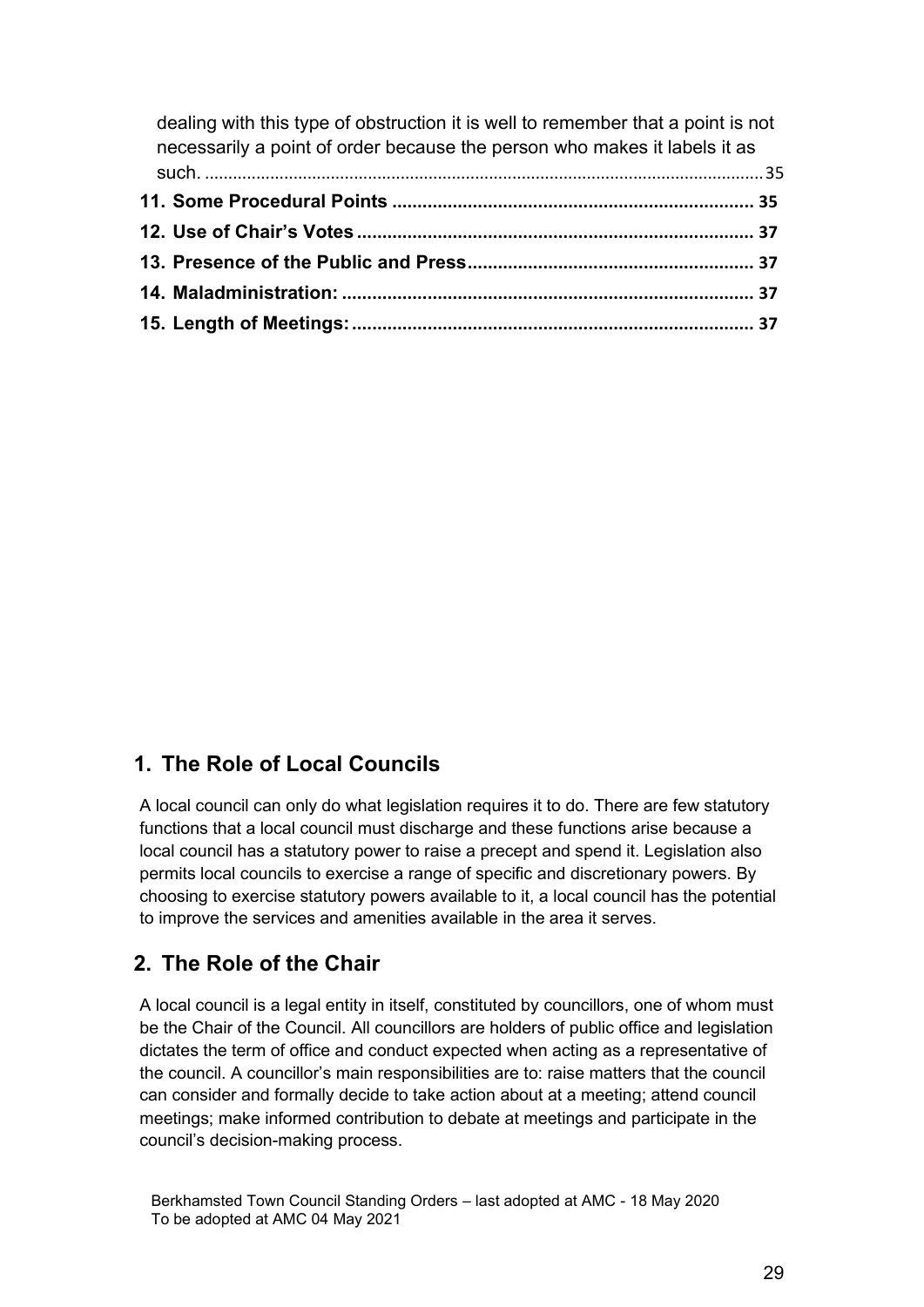Such decisions are implemented by the officers and agents of the council. They cannot do this properly unless they have instructions that they can understand. The Council's instructions are conveyed by resolutions made at meetings and it is the purpose of the Council's proceedings to reach, without unreasonable delay, an intelligible and lawful decision for the right reasons*.* The Chair should seek to:

- (a) protect the Council against *outside interference;*
- (b) ensure that everything to be discussed is *lawful;*
- (c) ensure that the Council is invited to deal with *clear issues;*
- (d) ensure that as far as possible *information is complete;*
- (e) permit every point of view to have a *fair hearing;*
- (f) ensure that opinions expressed are *relevant* to the matter in hand;
- (g) ensure that business is transacted with *reasonable speed;*

(h) ensure as far as possible that proceedings are *friendly* and *free from personalities;*

(i) co-operate with the officers and councillors.

He/she will achieve the above by keeping order and control at meetings in accordance with the standing orders contained within standing. He/she may exercise a second or casting vote on any question to be decided at a meeting. For other matters his/her status is the same as any other councillor.

# <span id="page-29-0"></span>**3. Preparing for Meetings**

The Town Clerk will prepare and issue the agenda. However, before any meeting it is good practice for the Chair and Town Clerk to discuss items on the agenda before it is sent out with the notice and summons. He/she should consider the items on the agenda and ask questions such as: -

What does it mean? Is it lawful? Do we know enough about it? Has any member special knowledge of this problem? Is there an opportunity for declarations of interest? Is there a risk that the meeting will be inquorate? Is there any risk of disorderly conduct or disruption?

# <span id="page-29-1"></span>**4. Chair's Responsibilities at the Meeting**

The Chair will preside at the meeting and ensure that the business set out on the agenda is considered. He/she will keep control, maintain order and apply standing orders as necessary. Intervention for these purposes should be respected and obeyed by councillors and members of the public present. Specifically, he/she will: Open the meeting;

Consider if there is a procedural obstacle to the meeting proceeding;

Order debate on motions;

Decide on points of order;

Choose to exercise his/her casting vote when votes are tied;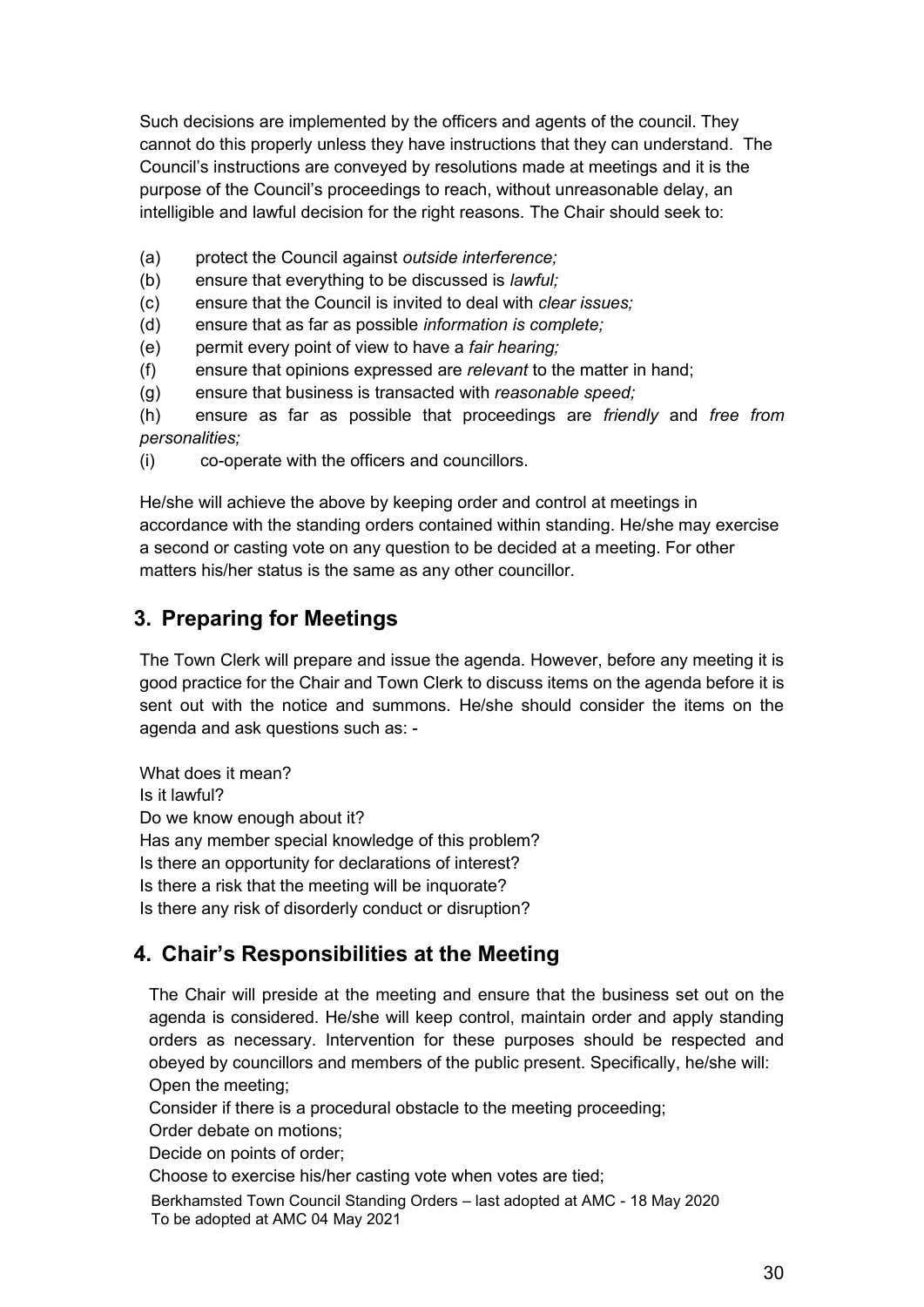Declare the result of a vote; Temporarily suspend a meeting or adjourn a meeting if necessary and Close the meeting after its business is concluded; Remind members about their responsibilities regarding declarations of interest.

# <span id="page-30-0"></span>**5. Dealing with Public Disturbances at a Meeting**

- i. Such occurrences are very rare. However, no one is entitled to interrupt or obstruct the proceedings of the Council or its committees. In general it is best to stop an interruption at once before the habit spreads to the rest of the audience; and though he/she will naturally not wish to be rude, the Chair should cut an interrupter short, and if good humour and conciliation fail to produce silence he/she may have to warn the perpetrator that he/she will be turned out if there is a repetition; if the warning is ignored it should be resolved, without discussion, that the interrupter be excluded, and if he/she fails to leave he/she should be removed although care should be taken to use no more force than necessary. It is not essential to call the police, but may be necessary.
- ii. The Chair should never argue or allow argument with an interrupter. If the public becomes disorderly it may eventually be necessary to close the meeting or to adjourn to a more private place. It is, however, illegal to decide to exclude the public from any future meeting. The press is in a privileged position inasmuch as its representatives must be given facilities for taking their reports.

# <span id="page-30-1"></span>**6. Declarations of Interest made in accordance with the code of conduct**

A standing item on all council and committee meeting agenda will be to receive declarations of disclosable interest(s) relating to any items on the agenda. Any councillor declaring a disclosable pecuniary interest must leave the meeting for the item in which he/she has an interest and not participate in any decision making on that item. A copy of the code of conduct adopted by Berkhamsted Town Council is attached at appendix 3 of Part 2 of this document and standing Order 13. Details are also set out in this standing order on how a councillor with such an interest can apply for a dispensation, allowing him/her to participate in the discussion.

# <span id="page-30-2"></span>**7. Rulings on notices**

The Chair must be satisfied that the meeting is lawful. He/she does not need to have personal knowledge that the proper notices and summonses have been issued, but if complaints are made, he must give a ruling based upon the essential justice of the matter. A meeting is not necessarily illegal because someone has not received a notice to which he/she is entitled, but where an irregularity appears to be intentional or important the meeting should be adjourned until it has been corrected.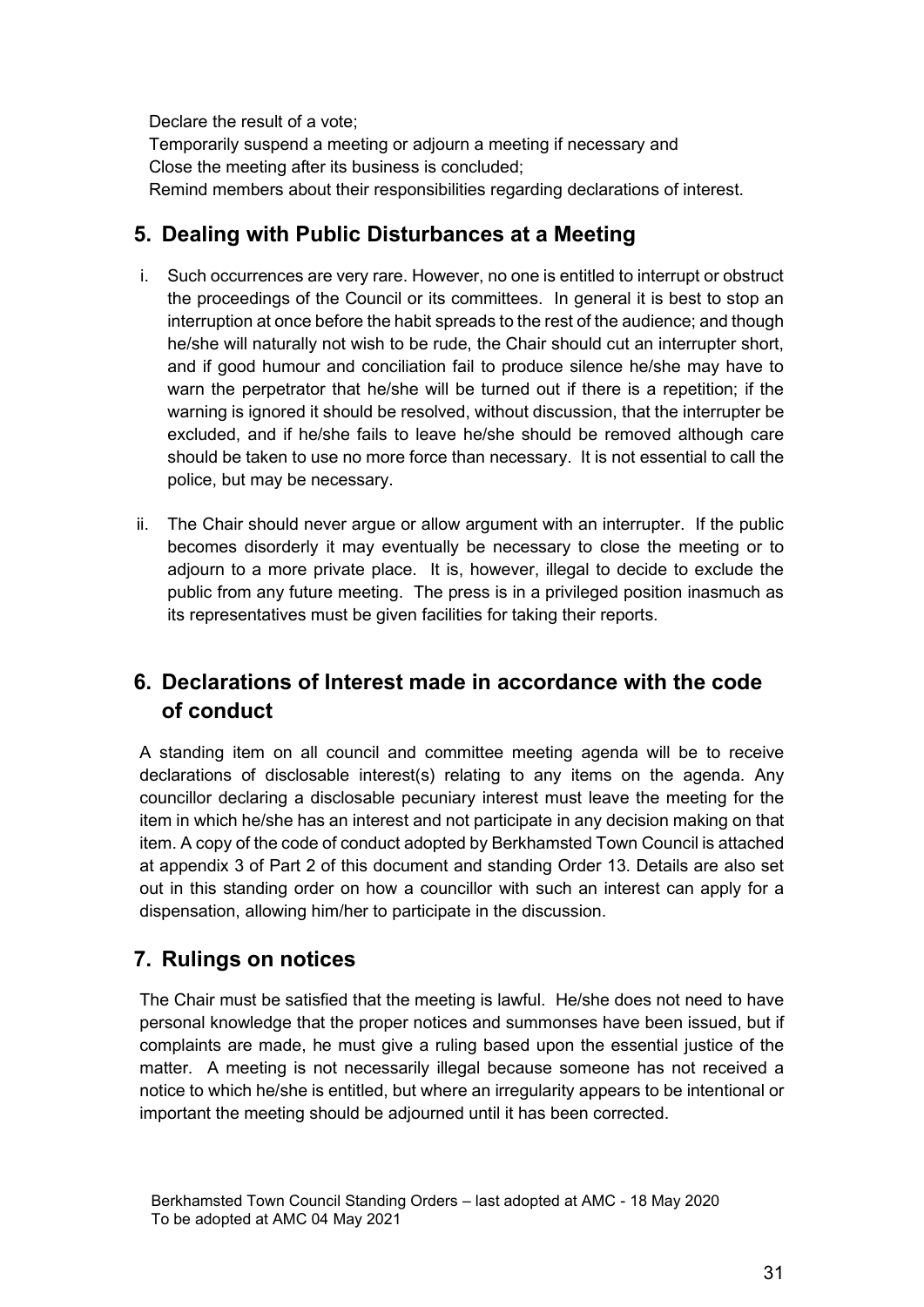# <span id="page-31-0"></span>**8. Quorum**

No business can be transacted if no quorum is present. This rule applies not only to cases of physical absence but to cases of disqualification by interest. A situation may, therefore, sometimes arise where the Council cannot act because it is impossible to obtain a disinterested quorum. In such a case the Chair should adjourn the matter until it can be next dealt with. As already stated in paragraph 6 above, those members with a disclosable pecuniary can consider making an application for dispensation. The Mayor shall be a voting members, ex-officio, but the Deputy Mayor, ex-officio, shall not have a vote unless already a member.

# <span id="page-31-1"></span>**9. Ultra Vires Proposals**

The Chair should satisfy him/herself that any proposal is lawful and should rule any unlawful proposal or amendment out of order. Where there is any doubt, advice should be sought well before the meeting and in time to delete it, if necessary, from the agenda. Any expenditure proposed under s 137 (Local Government Act 1972) should be recorded as such in the relevant minutes. (Note: The Town Council has adopted the General Power of Competence so would have no need to use s137. However, eligibility to adopt the GPC must be reviewed immediately after the next ordinary election in 2023.)

# <span id="page-31-2"></span>**10. Useful notes on rules of debate (see also standing order no 1)**

- I. *Clear Issues:* Every decision of the Council must be made by an affirmative vote of a majority of those present and voting (including, where necessary, the Chair's second or casting vote). The members must, therefore, know exactly what they are being asked to decide and each proposition must be put to them in a form which can be answered by a simple "Yes" or "No". From this there follow certain practical consequences:
	- a. All motions should be affirmative in form; it is never necessary to move that a resolution be rejected;
	- b. Where there is more than one solution to a problem each solution should be separately put to the vote.
- II. *The Affirmative Form***:** The most exact method of putting a question to the vote is by the use of the following formula:

"The resolution is as follows: -

(e.g.) 'That the Clerk's salary be raised to £5,000 a year.'

The motion is that this resolution be agreed to."

(Note: A *resolution* is a proposal of the action intended to be taken: for example, "That the Council buy a mower". A *motion* is the procedural formula by which the Council disposes of business: for example "The motion is that the resolution be amended by " or "The motion is that the Council do now adjourn".)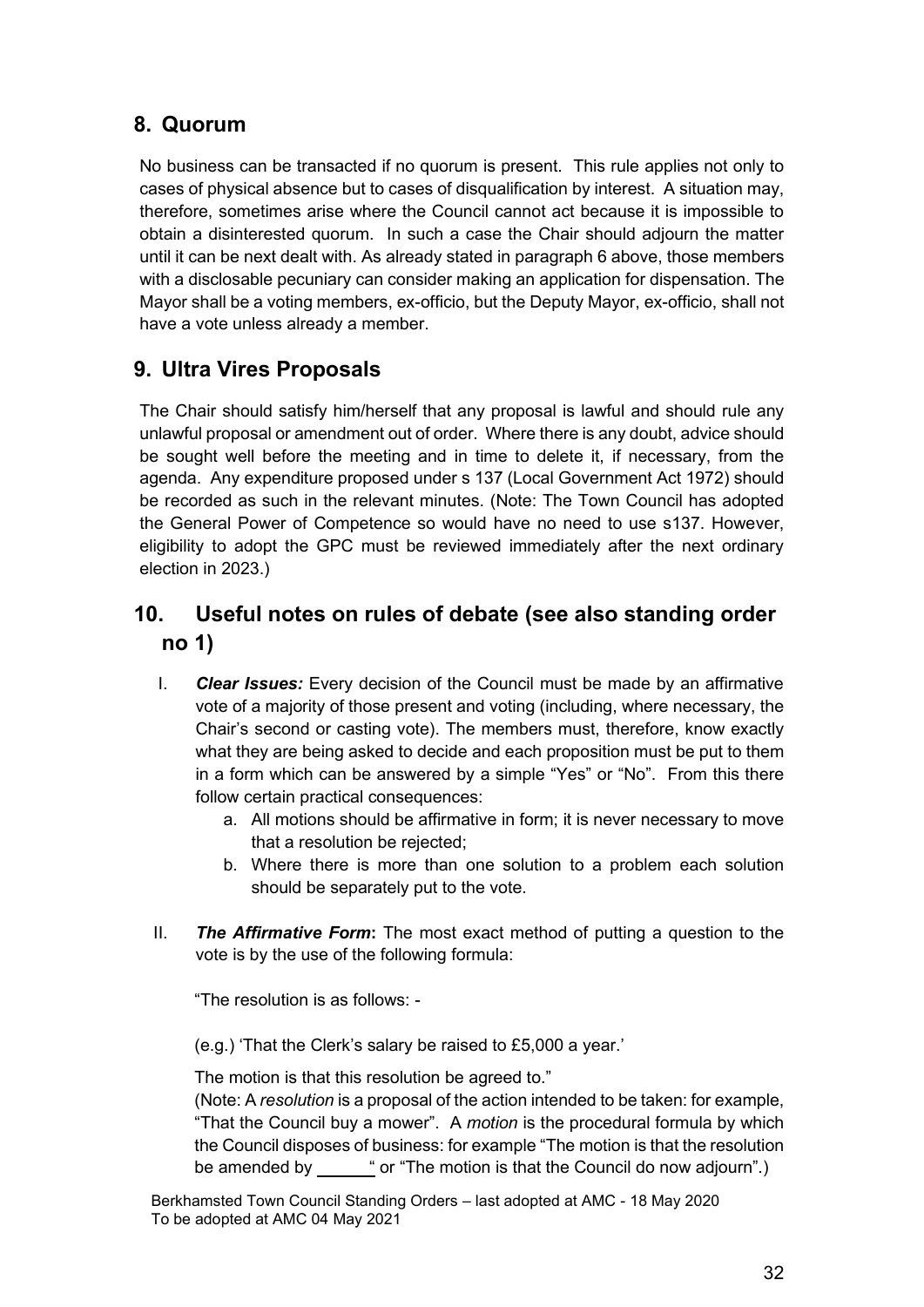III. *Separating the issues*: In attempting to reach a decision a Council may from time to time be faced with alternative solutions. Some alternatives may be mutually exclusive; others may be matters of detail subsidiary to the principal issue. Where the alternatives are mutually exclusive it may be desirable in the first instance to discuss the resolutions embodying them together until the general trend of opinion is apparent and then to put one of them in the form of an amendment to the other; for instance, if a Council considers that it can afford either a swimming pool or a new playing field but not both, a decision to provide the one in practice excludes the other. Therefore, the resolution on behalf of each should be discussed together and the issue at this stage may be informally stated thus:

"If the Council is to spend its money would it prefer a swimming pool or a playing field?"

In more formal language the issue is put to the vote by substantive resolution and amendment: -

"The resolution is that the swimming pool be provided. To this the following amendment has been moved: -

leave out the words 'swimming pool' and substitute the words 'new playing field.'

The motion is that this amendment be agreed to."

A vote on an amendment does not end the matter: it merely decides what shall be discussed next. Thus, in the example, if the amendment is carried, all further discussion of the swimming pool becomes out of order, but the Council has yet to decide whether the major operation shall be carried out at all. This is done by putting *the resolution as amended to the vote.* 

- IV. *Method of voting* The rules on the manner in which decisions are taken are peremptory and admit no exceptions. Every decision must be reached by a majority of those voting. Appointments to employments must be decided in the same way as other questions.
- V. *Completeness of Information.* Sensible decisions cannot be reached without reasonably complete information, which it is usually the duty of the Clerk to supply. The Chair should before the meeting consider whether enough information is available or likely to be made available, and at the meeting he/she should make a point of asking a member with special knowledge to give his/her opinion. If it appears at the meeting that information is still insufficient, he/she should move to adjourn consideration until more is known, and sometimes it may be desirable to frame questions and to instruct the Clerk to obtain the answers by a specified date.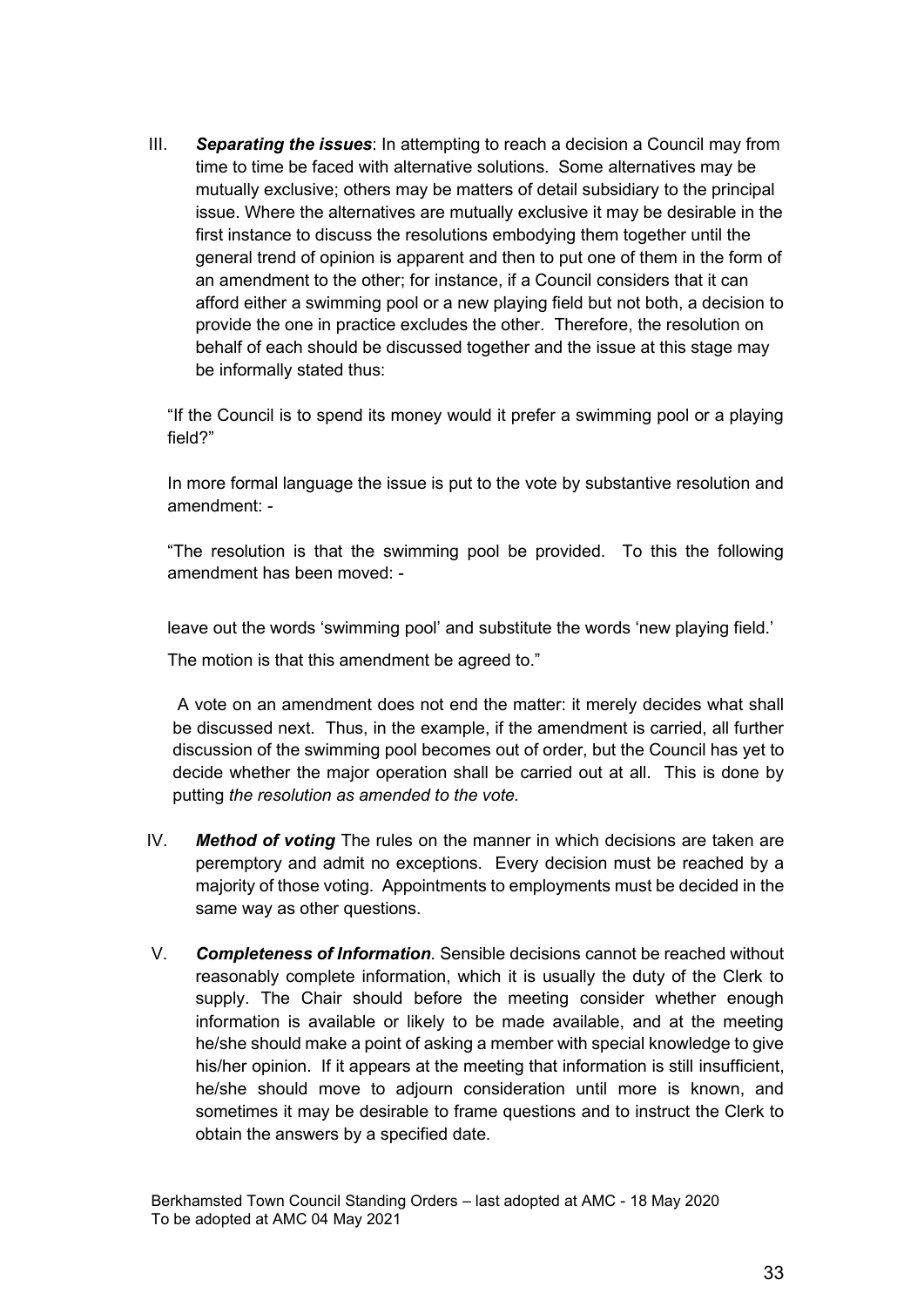#### **VI.** *Impartiality***:**

- i. When differences of opinion develop in discussion it is the duty of the Chair to give a fair hearing to all points of view including his/her own, if he/she has one. It is not his/her duty as Chair to suppress his/her own convictions nor his/her privilege to impose his/her opinions. Experience has shown that the safest and least controversial course is for the Chair to call upon speakers for and against a proposal to speak alternately and for him/her to avoid speaking first or last.
- ii. Some people are better at putting a case than others and the Chair ought to allow reasonable latitude to the less eloquent. For this reason, mechanical rules of debate limiting, for instance, the time allowed for a speech or the number of times a member may speak, are undesirable, and the Chair should have some latitude in applying them, especially in a Council with a small membership.
- *VII. Relevance:* A speech must be directed to the point under discussion and nothing else. This rule is easy to state, but not always easy to apply fairly, because the relevance of what is being said may be understood by the speaker before it is grasped by the listener; whilst the rule should not be made a cover for "barracking from the chair" it is probably true that if Chair enforced it more strictly, business would be much more quickly and efficiently conducted than is often the case, and many unnecessary arguments and even some quarrels would be avoided. Bad feeling originates in irrelevancies more often than in any other way. On the other hand, it is sometimes advantageous to allow irrelevance in order to "clear the air". Too harsh suppression can breed ill will and a sense of grievance.
- <span id="page-33-0"></span>*VIII. Personalities:* The Chair should do his/her best to prevent observations in discussion; the custom whereby the speeches are in a form addressed to the Chair, should only be observed because it forces members to employ an impersonal mode of expression. If a member makes an offensive personal observation, the Chair should immediately intervene to seek immediate apology to an offended member**.**
- <span id="page-33-1"></span>*IX. Methods of Enforcement:* Where a speech is obviously irrelevant the Chair should stop the speaker and invite him/her to return to the point or conclude. Where the irrelevance is not quite so obvious the Chair may often find it convenient to ask the speaker to explain how his/her remarks relate to the issue.
- <span id="page-33-2"></span>X. *Revival of Decided Issues:* The Chair should not allow a matter that has been decided to be reopened at the same meeting. An attempt to "hark back" to a previous agenda item should be firmly ruled out of order as irrelevant to the matter *now* under discussion, even if the member who raises it was not present when the item was considered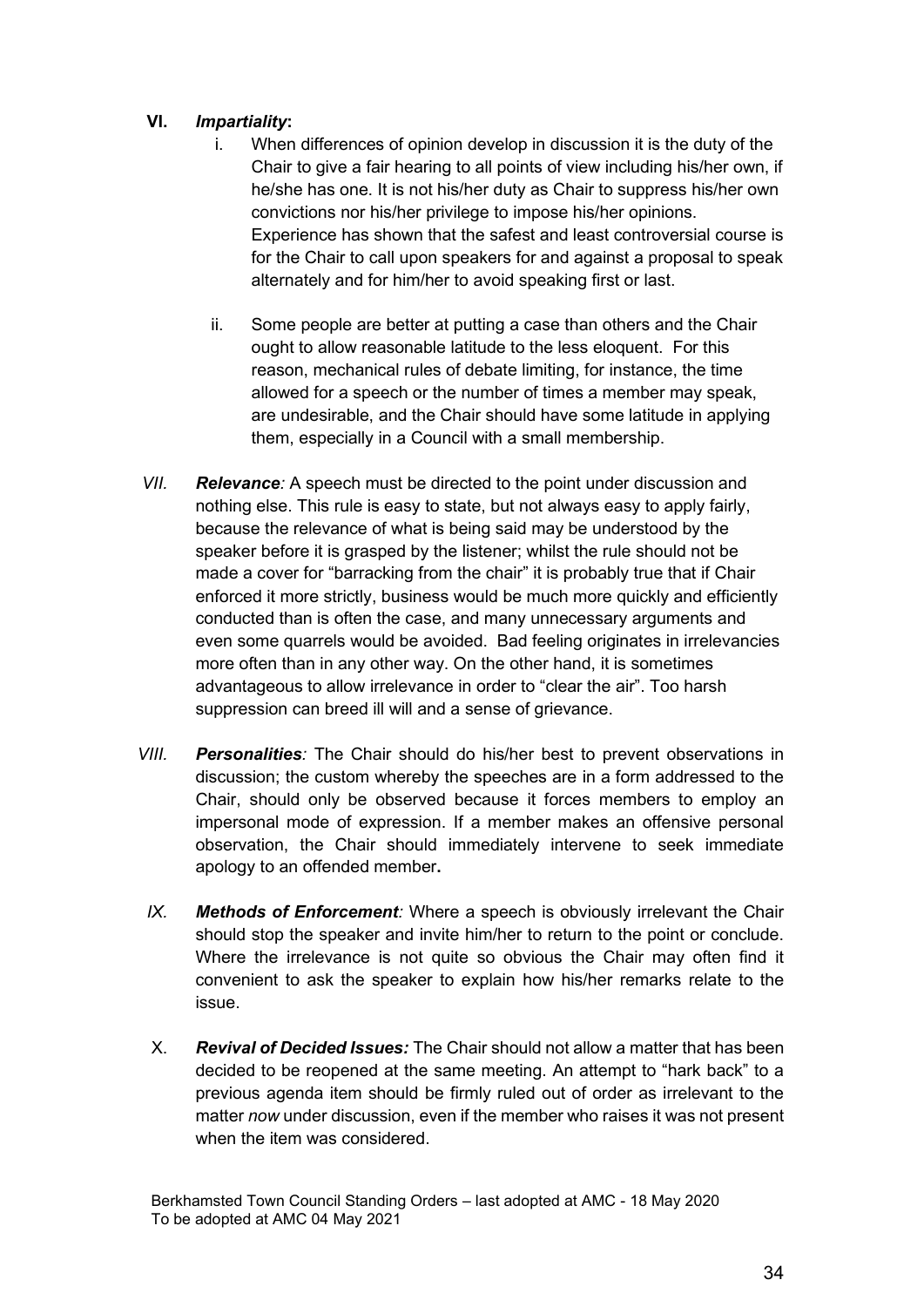<span id="page-34-0"></span>*XI. Minutes:* One of the commonest irrelevances is the practice of attempting to discuss the merits of what is contained in the minutes, on a motion for their signature as a correct record. On such a motion the only issue is whether the words of the minutes accurately record the events at the meeting of which they are a record.

#### <span id="page-34-1"></span>*XII. Other Problems*

- a) If any substantial issue arises on a matter dealt with in the Minutes, it is better to have a separate agenda item than to discuss it under "Matters Arising". That heading should be used only for reports of progress and not for new or additional decisions.
- b) Letters received by the Council should not be read out verbatim: this provokes irrelevant discussion on wording and is liable to lead to misunderstanding by the public. On the very rare occasions that the exact text is needed by every councillor the clerk should issue copies. Normally it is sufficient to report the main issue in the letter: for example, "Mrs Smith of has written asking the Council to get the pile of rubbish removed from outside 48 Lane".

#### **Reasonable Despatch**

- <span id="page-34-2"></span>*I. Intervals:* It is important that business should be transacted with reasonable speed. Long meetings bore the members and so reduce the level of attentiveness and public spirit, and long intervals between meetings lead to missed opportunities and lack of continuity. Special meetings may be called if required.
- <span id="page-34-3"></span>*II. Obstruction at Meetings*: Deliberate obstruction is rare, but must be firmly dealt with when it occurs. It is difficult to be directly obstructive for long without being irrelevant, and therefore deliberate obstruction sometimes takes the form of raising a succession of points of order. In dealing with this type of obstruction it is well to remember that a point is not necessarily a point of order because the person who makes it labels it as such.
- III. *Repetition***:** If it is evident that nothing new can be said on either side in a particular discussion, the Chair is justified in putting the matter to the vote even though there are still members wishing to speak. Usually, however, the state of affairs is not so clear and in such cases the Chair should ask leave of the Council to put the matter to the vote.

# <span id="page-34-4"></span>**11. Some Procedural Points**

**Points of Order**: Points of Order relate to procedure only and take precedence of all other business; it is the duty of the Chair to deal with them. If a point relates to the substance of a matter under discussion it is not a point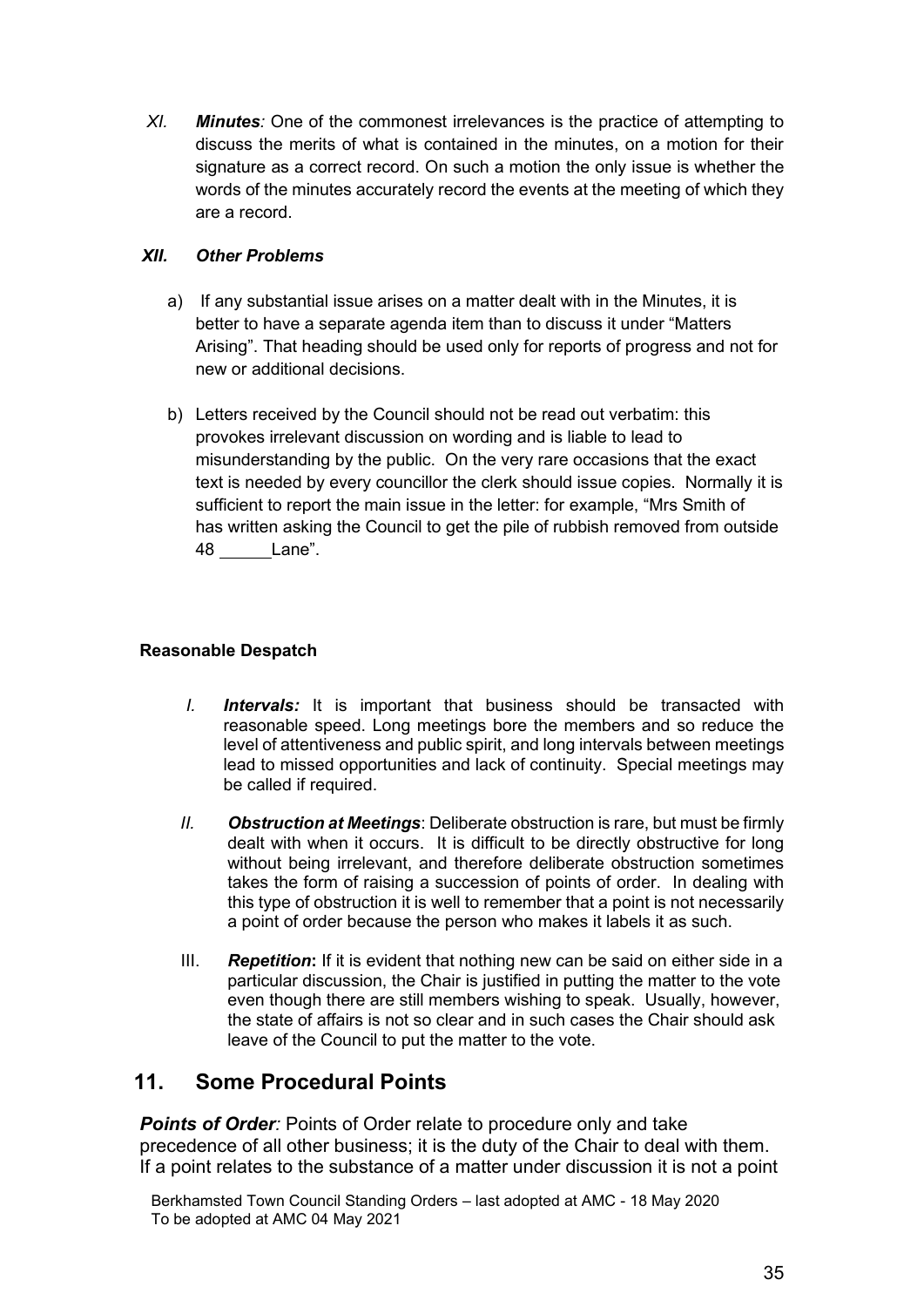of order and should be ruled out of order by the Chair. The person raising the matter of substance in this way should be told to save it for his/her speech on the business. For instance, if the provision of a swimming pool is being discussed and someone interrupts the speaker by saying "On a point of order, can we afford it?" the interruption should be ruled out of order because this is not a procedural question. It is part of the merits of the business and must therefore be decided by discussion. The person interrupted may of course answer the point when he/she continues his/her speech or ignore it as he/she thinks appropriate. If, however, the interruption had been "On a point of order, have we power to do this?" the Chair (in consultation with the clerk) must give a ruling. If the answer is "No", the Council has no power to act as proposed and the business ought not to be under discussion.

*Closure Motions:* The following are the respective effects of closure resolutions:

- I. On the passing of a resolution to proceed to *next business* proceedings on the business in hand come to a stop and no decision upon it can be taken.
- II. On the passing of a resolution that the *question be now put* the mover is usually entitled to reply before the matter is put to the vote. By custom the Chair may refuse to accept such a resolution until he/she thinks that the matter has been sufficiently debated.
- III. A resolution to *adjourn a discussion or a meeting* stops the discussion at the moment it is passed and no decision is taken on the business; therefore, the discussion may later be resumed at the point where it was interrupted.

*Amendments***:** An amendment, which in substance negates the principal resolution, should not be allowed because it is confusing and unnecessary. An amendment should always be put to the vote before the resolution that it seeks to amend.

*Any Other Business:* The summons to a meeting of a Local Council must by law *specify* the business to be transacted; a Local Council cannot legally decide to take any action under the general heading of "any other business" because these words do not specify any item of business. Therefore, it is not the practice within Berkhamsted Town Council to include Any Other Business on Council/Committee agendas.

*"Urgent" Business:* The law makes no provision for dealing with "urgent" business. If it is "urgent" only because it was not notified in time to appear on the agenda, it should be left till the next meeting. If it is genuinely "urgent", that is it was too late for the agenda *and* it will be too late for action if left till the next ordinary meeting an additional meeting should be called *or* the Council should have a regular arrangement for the reference of such matters either to a committee or to the clerk for action. It is contrary to local